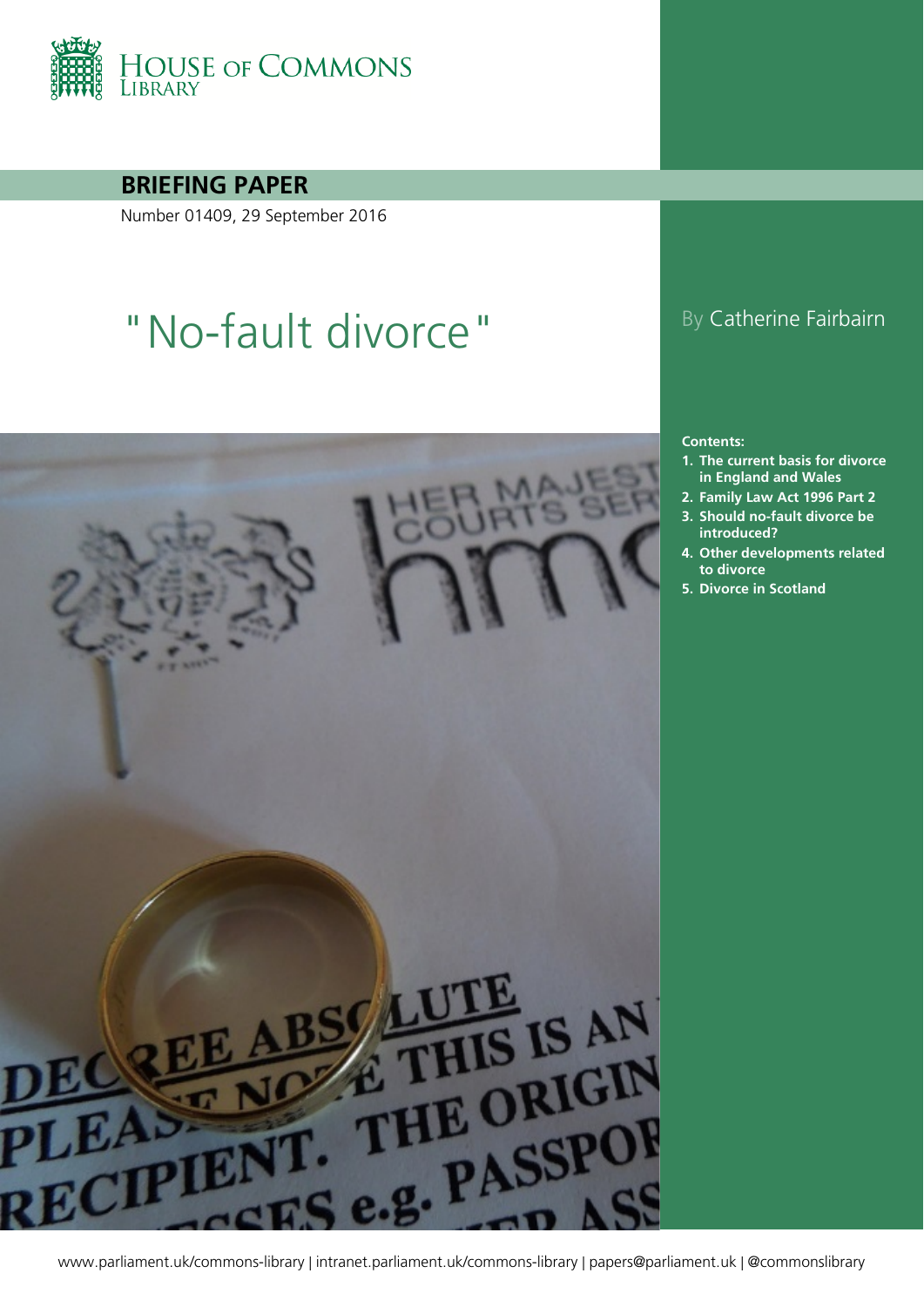## **Contents**

|                                | <b>Summary</b>                                                                                                                                                                                                                                                                                        |                                      |  |
|--------------------------------|-------------------------------------------------------------------------------------------------------------------------------------------------------------------------------------------------------------------------------------------------------------------------------------------------------|--------------------------------------|--|
| 1.                             | The current basis for divorce in England and Wales                                                                                                                                                                                                                                                    | 4                                    |  |
| 1.1                            | <b>Matrimonial Causes Act 1973</b>                                                                                                                                                                                                                                                                    | $\overline{4}$                       |  |
| 1.2                            | Fault based petitions                                                                                                                                                                                                                                                                                 | 4                                    |  |
| 2.                             | <b>Family Law Act 1996 Part 2</b>                                                                                                                                                                                                                                                                     | 6                                    |  |
| 2.1                            | Provision for "no-fault divorce"                                                                                                                                                                                                                                                                      | 6                                    |  |
| 2.2                            | Pilot schemes                                                                                                                                                                                                                                                                                         | $\overline{7}$                       |  |
| 2.3                            | Repeal of Family Law Act 1996 Part 2                                                                                                                                                                                                                                                                  | $\overline{7}$                       |  |
| 3.<br>3.1<br>3.2<br>3.3<br>3.4 | Should no-fault divorce be introduced?<br>Calls for introduction by senior members of the Judiciary<br>Report of the Family Mediation Task Force<br>Ten Minute Rule Bill<br>Proposal to provide for no-fault divorce<br>Arguments against the introduction of no-fault divorce<br>Resolution campaign | 9<br>9<br>10<br>11<br>11<br>13<br>14 |  |
| 4.                             | Other developments related to divorce                                                                                                                                                                                                                                                                 | 16                                   |  |
| 4.1                            | Mediation Information Assessment Meetings                                                                                                                                                                                                                                                             | 16                                   |  |
| 4.2                            | Divorce centres                                                                                                                                                                                                                                                                                       | 17                                   |  |
| 4.3                            | Plan to move divorce online in 2017                                                                                                                                                                                                                                                                   | 18                                   |  |
| 4.4                            | Research study                                                                                                                                                                                                                                                                                        | 18                                   |  |
| 5.                             | <b>Divorce in Scotland</b>                                                                                                                                                                                                                                                                            | 19                                   |  |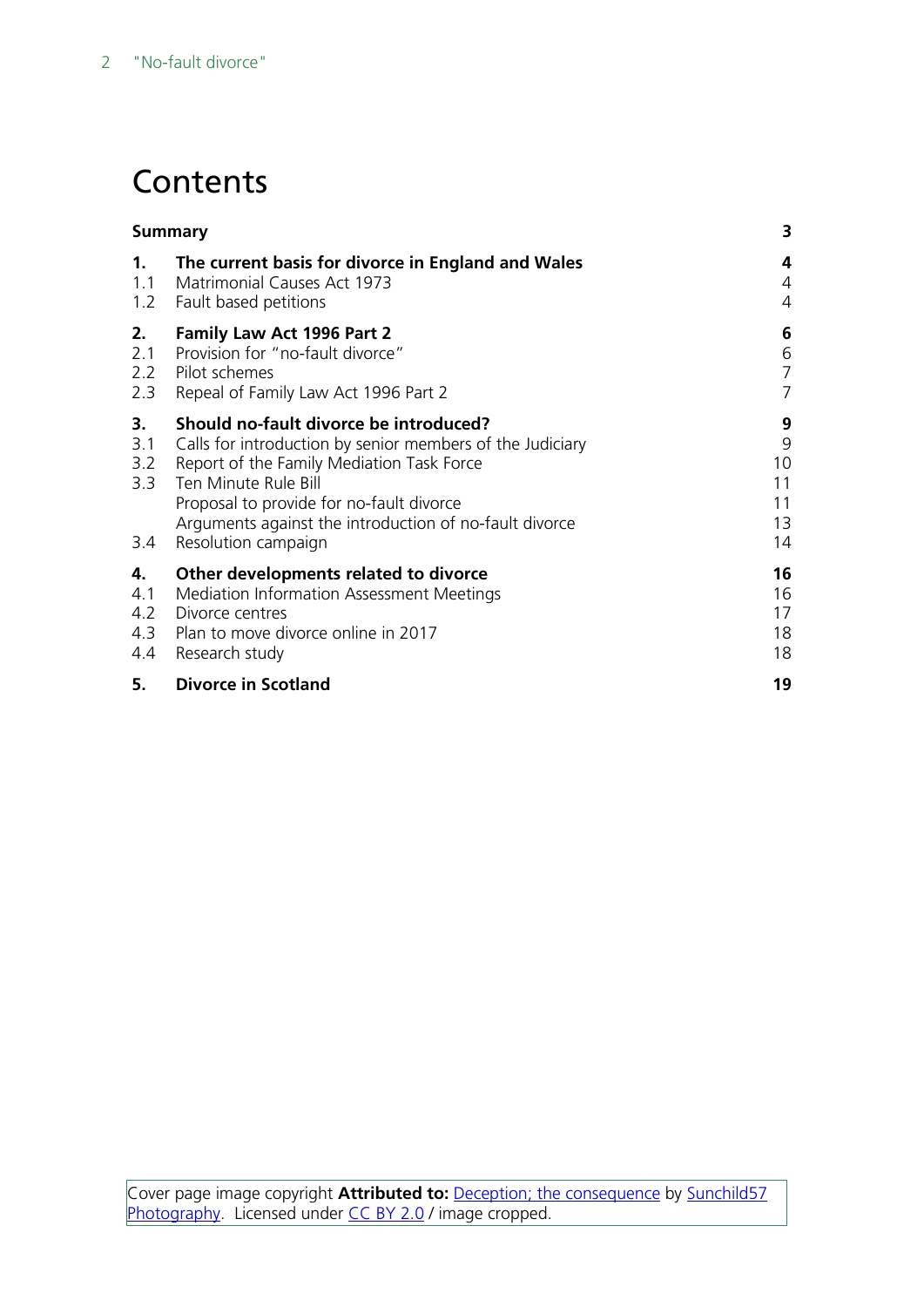## <span id="page-2-0"></span>Summary

#### England and Wales

Parts 1 to 4 of this briefing paper deal with the position in England and Wales.

The only ground for divorce is that the marriage has irretrievably broken down. The court cannot hold that the marriage has broken down irretrievably unless the petitioner satisfies the court of one or more of five facts, three of which are fault based (adultery, behaviour, desertion). Two of the facts relate to periods of separation – two years if both parties consent, and five years without consent.

Part 2 of the Family Law Act 1996 would have introduced "no-fault divorce" and required the parties to a divorce to attend "information meetings" with a view to encouraging reconciliation where possible. In 2001, following a series of information meeting pilot schemes, the then Government concluded that the provisions were "unworkable". The relevant provisions in Part 2 have now been repealed.

Among others, some senior members of the Judiciary; the Family Mediation Taskforce; and Resolution have called for the introduction of no-fault divorce.

In 2015, Richard Bacon introduced a ten minute rule Bill which aimed to allow no-fault divorce. The Bill did not proceed any further.

Advocates of this form of divorce speak of reducing the conflict which can be caused by allegations of fault. In some cases, the assertion of fault is considered to be a "charade".

Arguments against the introduction of no-fault divorce include that the institution of marriage should be supported; the risk of the divorce rate increasing if it is perceived to be easier to get a divorce; and the negative impact of family breakdown.

With some exceptions (such as if there is evidence of domestic violence), there is now a general requirement for couples to attend a Mediation Information Assessment Meeting (MIAM) before issuing certain applications to court in a divorce case. The purpose of the MIAM is for the couple to find out about and consider mediation, or other forms of non-court based dispute resolution.

#### Scotland

Part 5 of this briefing paper deals with the position in Scotland.

The basis for divorce under the Divorce (Scotland) Act 1976 was originally very similar to that in England and Wales. The irretrievable breakdown of marriage had to be evidenced by one of five facts, including two years separation with consent and five years separation without consent. However, the Family Law [\(Scotland\)](http://www.legislation.gov.uk/asp/2006/2/crossheading/divorce) Act 2006 reduced the separation periods from two years to one where there is consent, and from five to two years where the respondent does not consent. The 'desertion' fact was also removed.

A simplified (do it yourself) divorce procedure may be used with the no-fault facts (there are also other qualifying criteria).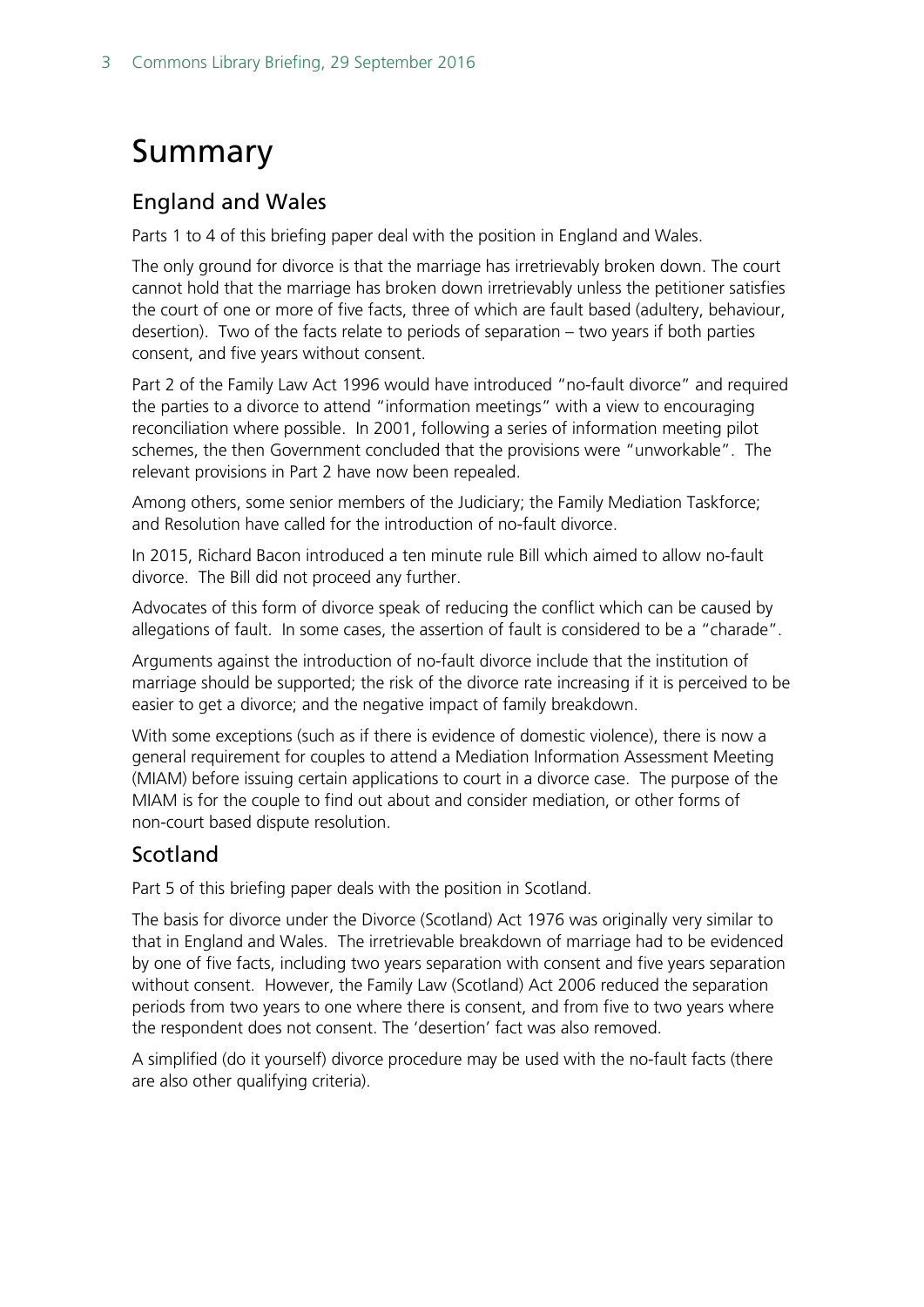## <span id="page-3-0"></span>1. The current basis for divorce in England and Wales

### <span id="page-3-1"></span>1.1 Matrimonial Causes Act 1973

Section 1 of the [Matrimonial Causes Act 1973](http://www.legislation.gov.uk/ukpga/1973/18) (MCA) provides that the only ground for divorce in England and Wales is that the marriage has irretrievably broken down. The court cannot hold that the marriage has broken down irretrievably unless the petitioner satisfies the court of one or more of the five facts set out in MCA section 1(2). Some of the facts are fault based (adultery, behaviour, desertion), but two relate only to periods of separation and are:

- that the parties to the marriage have lived apart for a continuous period of at least two years immediately preceding the presentation of the petition and the respondent consents to a decree being granted (two years separation with consent);<sup>[1](#page-3-3)</sup> and
- that the parties to the marriage have lived apart for a continuous period of at least five years immediately preceding the presentation of the petition (five years separation - no consent needed). [2](#page-3-4)

Further information is provided at:

- Gov.UK, <u>Get a divorce 2. Grounds for divorce</u>;<sup>[3](#page-3-5)</sup>
- Advicenow, [The petition: ground and facts](http://www.advicenow.org.uk/articles/petition-ground-and-facts) this includes more detailed information about each fact and the effect of periods of time when the couple live together.<sup>[4](#page-3-6)</sup>

## <span id="page-3-2"></span>1.2 Fault based petitions

The ONS publishes statistics on divorces. The latest figures for divorces by "facts proven" are for 2012 and show that 62% of divorces were based on a fault-based petition:

#### **Divorces by fact proven, 2012 (%)**

|             | <b>Fault based</b> |           |           |       | Separation based |          |       |        |
|-------------|--------------------|-----------|-----------|-------|------------------|----------|-------|--------|
| Fact proven | Adulterv           | Behaviour | Desertion | Total | vears            | 5 years  | Total | Others |
| $\%$        | 13.6%              | 47.9%     | 0.6%      | 62.0% | 25.6%            | $12.1\%$ | 37.7% | 0.2%   |

1. Other cases are cases which have a combination of facts proven.

Note: This table excludes divorces which were granted to both parties jointly, divorces granted on petitions filed prior to 1 January 1971 and annulments.

Source: ONS, Divorces in England and Wales, 2012

Research carried out by YouGov for Resolution, [5](#page-3-7) (formerly known as the Solicitors Family Law Association), published in June 2015, found that:

<span id="page-3-3"></span> $1$  Section 1(2)(d)

<span id="page-3-4"></span> $2$  Section 1(2)(e)

<span id="page-3-6"></span><span id="page-3-5"></span><sup>3</sup> Accessed 29 September 2016

<sup>4</sup> Accessed 29 September 2016

<span id="page-3-7"></span><sup>&</sup>lt;sup>5</sup> Resolution describes itself as "an organisation of 6,500 family lawyers and other professionals in England and Wales, who believe in a constructive, nonconfrontational approach to family law matters. Resolution also campaigns for improvements to the family justice system.[" Resolution, About us](http://www.resolution.org.uk/about_us/) [accessed 29 September 2016]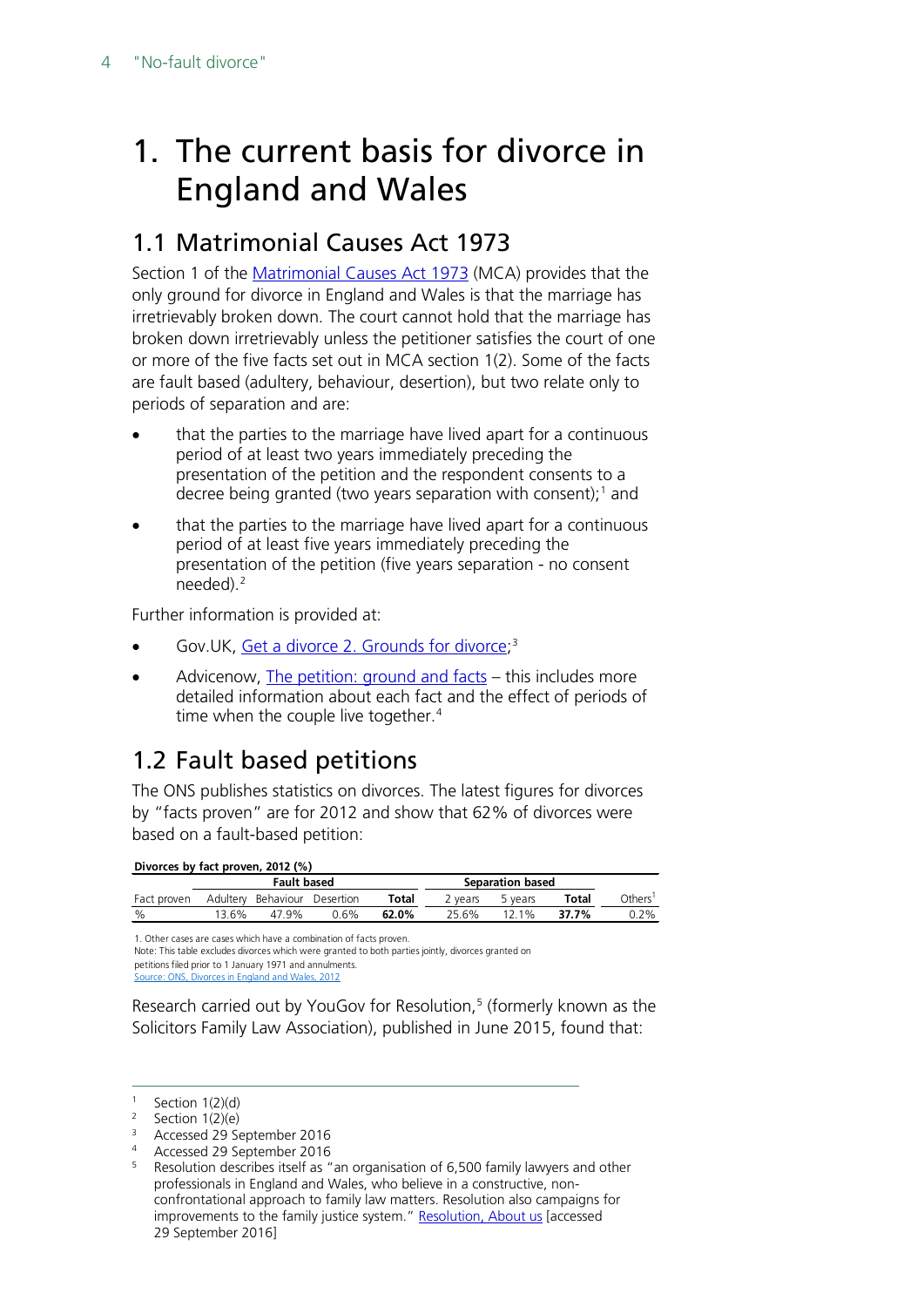- 52% of divorce petitions were fault-based alleging either unreasonable behaviour or adultery;
- 27% of divorcing couples who asserted blame in their divorce petition admitted the allegation of fault wasn't true, but was the easiest option.<sup>[6](#page-4-0)</sup>

<span id="page-4-0"></span> <sup>6</sup> Resolution News Release, [MPs need to get behind no-fault divorce if they're serious](http://www.resolution.org.uk/news-list.asp?page_id=228&n_id=301)  [about reducing family conflict,](http://www.resolution.org.uk/news-list.asp?page_id=228&n_id=301) 3 December 2015 [accessed 29 September 2016]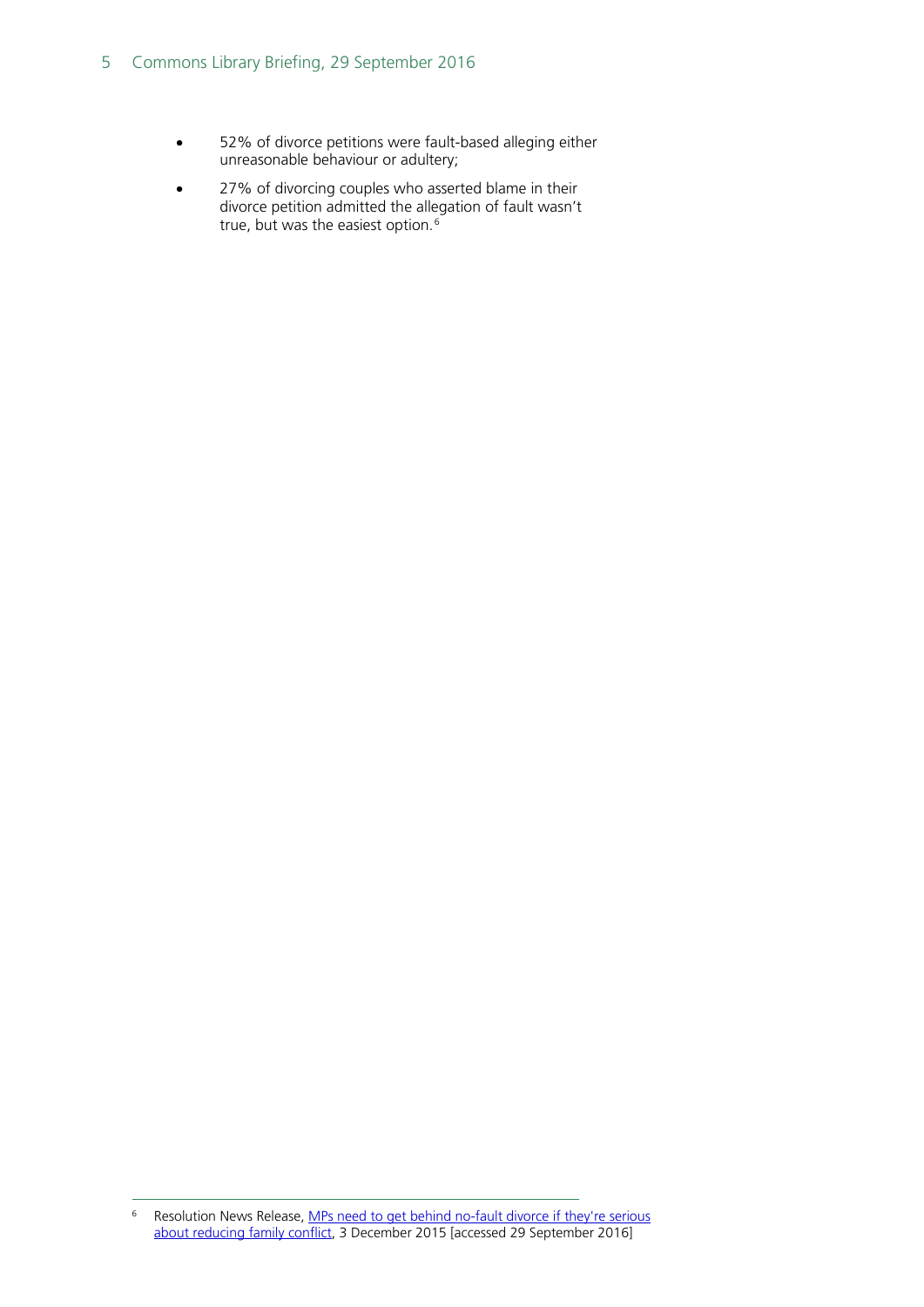## <span id="page-5-0"></span>2. Family Law Act 1996 Part 2

#### **Summary**

Part 2 of the Family Law Act 1996 would have introduced "no-fault divorce" and required the parties to a divorce to attend "information meetings" with a view to encouraging reconciliation where possible.

In 2001, following a series of information meeting pilot schemes, the then Government concluded that the provisions were "unworkable".

The relevant provisions in Part 2 have now been repealed.

### <span id="page-5-1"></span>2.1 Provision for "no-fault divorce"

The [Family Law Act 1996](http://www.legislation.gov.uk/ukpga/1996/27/contents) Part 2 (FLA) included provisions to allow a form of "no-fault divorce". The provisions "were aimed at reducing the bitterness of divorce and the damaging impact on all involved in divorce".[7](#page-5-2)

As well as requiring married couples to attend information meetings, with a view to encouraging reconciliation where possible, a system of divorce as a process over time was to replace the current arrangements.

Issues to be covered at the meetings would have included the availability of marriage counselling, mediation, the use of solicitors, the welfare of children and the division of financial assets.

The divorce provisions in the Bill which preceded the FLA proved controversial at the time. Concerns were raised about, among other things, the need to uphold the institution of marriage. Many amendments were made to the original proposals and the new scheme was delayed pending piloting of certain aspects. A textbook on family law sets out further information:

The Family Law Bill was introduced in November 1995. The Bill did not have an easy passage through Parliament, in part because of the lack of enthusiasm of many (and opposition on the part of some) of the Government's own supporters.<sup>[8](#page-5-3)</sup> In order to save the Bill from defeat, the Government had to accept many amendments.<sup>[9](#page-5-4)</sup> The result was that what had been an essentially simple and elegant legislative scheme became exceedingly

[Bill 131-EN 2012-13 paragraph 140](http://www.publications.parliament.uk/pa/bills/cbill/2012-2013/0131/en/2013131en.htm)

<span id="page-5-3"></span><span id="page-5-2"></span><sup>&</sup>lt;sup>8</sup> Footnote to text: "112 Conservative Members voted against the Government in the crucial free vote in the House of Commons on the retention of fault-based divorce: Official Report (HC) April 24, 1996 Vol.276 col.543"

<span id="page-5-4"></span><sup>9</sup> Footnote to text: "137 amendments were made to the Bill in the course of its passage through the House of Commons; and many amendments had already been made in the House of Lords. Some of the amendments reflected concern about the need to uphold the institution of marriage, in practice by making it more difficult to obtain a divorce. Others were intended to ensure that the possibility of reconciliation be fully explored by increased use of counselling and marriage support services. Yet others reflected concern that the interests of children should be given greater protection."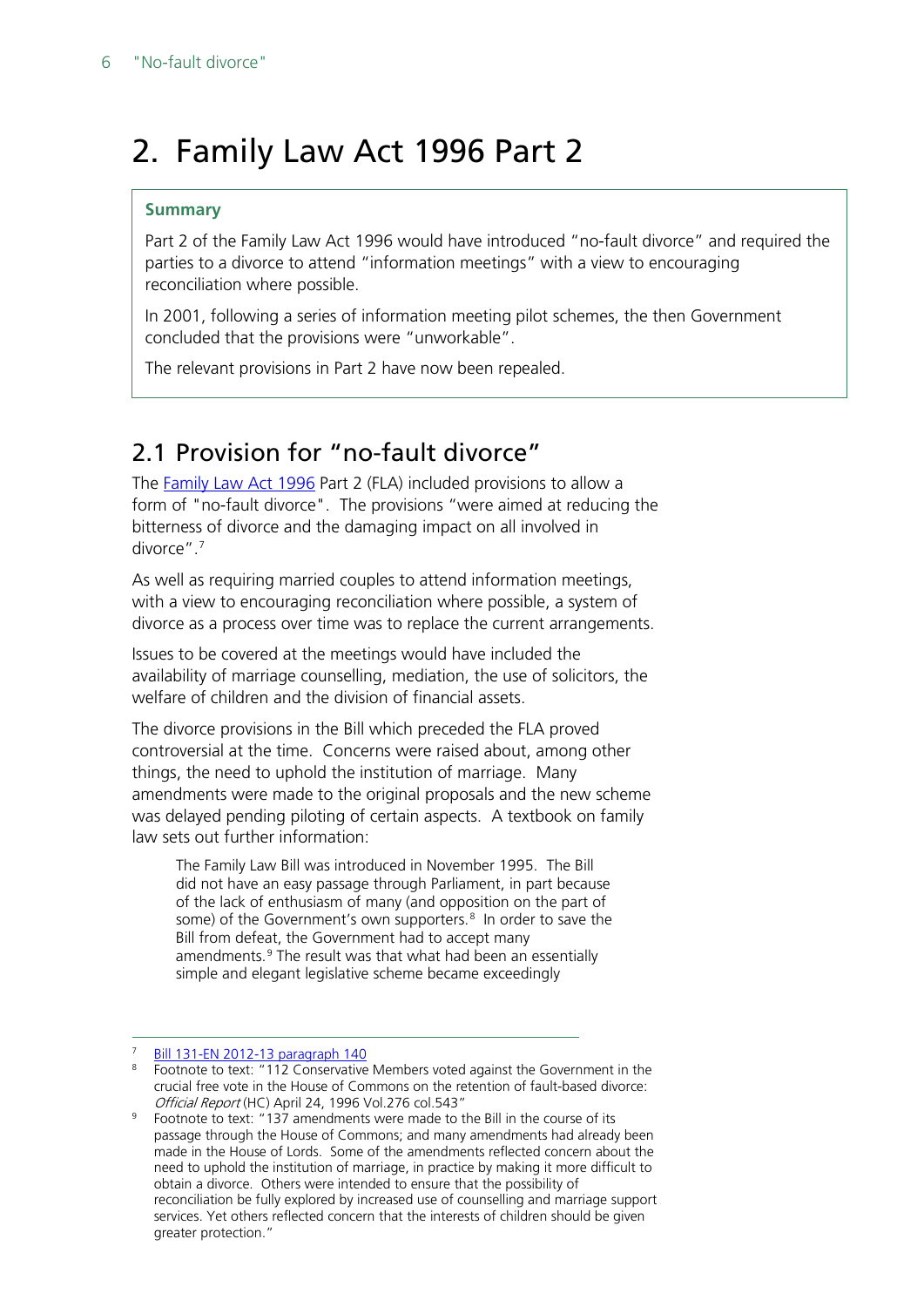complex.[10](#page-6-2) Questions also arose regarding the best means of delivering certain key features of the new legislative scheme. As a result, although the Bill passed on to the statute book as the Family Law Act 1996, implementation of the new scheme was delayed in order for certain aspects to be piloted.<sup>[11](#page-6-3)</sup>

#### <span id="page-6-0"></span>2.2 Pilot schemes

A series of information meeting pilot schemes was launched in June 1997. Six models of information meeting were piloted and the programme was completed in 1999. In June 1999, Lord Irvine of Lairg, who was then Lord Chancellor, confirmed that preliminary results of the pilot schemes were disappointing in view of the then Government's objectives of saving saveable marriages and encouraging the mediated settlement of disputes. He said that the Government would await the final evaluation report before deciding what to do next.<sup>12</sup>

The Final Evaluation Report was presented to the Lord Chancellor by the Newcastle Centre for Family Studies in September 2000.<sup>13</sup> In the light of the problems which had been identified, in January 2001, Lord Irvine of Lairg announced that the Government would invite Parliament to repeal the relevant sections of Part 2 once a suitable legislative opportunity occurred.<sup>14</sup> He confirmed that section 22, in Part 2, relating to the funding of marriage support services, which was already in force, would remain.

#### <span id="page-6-1"></span>2.3 Repeal of Family Law Act 1996 Part 2

Most of the provisions in Part 2 were never brought into force and have now been repealed by [section 18 of the Children and Families Act 2014](http://www.legislation.gov.uk/ukpga/2014/6/section/18/enacted).

In Grand Committee debate on the clause which became section 18, Lord McNally, who was then Justice Minister, said that he had "the utmost respect for the position of supporting the principle of 'no-fault divorce'". However, he said that, in 2001, the then Government had concluded that the provisions were "unworkable":

I fully understand that the provisions of Part 2 were intended to save saveable marriages and reduce distress and conflict when it was inevitable that a marriage would need to be brought to an end. While Part 2 retained as the ground for divorce the irretrievable breakdown of the marriage, it would, if implemented, have removed the need to establish irretrievable breakdown through one or more facts. I understand why proponents of nofault divorce believe that the approach in Part 2 would have helped to reduce conflict and acrimony.

<span id="page-6-2"></span><sup>&</sup>lt;sup>10</sup> Footnote to text: "The Labour Party's spokesman on the Bill in the House of Commons, Mr Paul Boateng, is said to have described it as a "dog's breakfast": Law Society Gazette, May 30, 1996, p10."

<span id="page-6-3"></span><sup>&</sup>lt;sup>11</sup> J Masson, R Bailey-Harris and R Probert, Cretney, Principles of Family Law, 8th edition, 2008, p308

<span id="page-6-4"></span><sup>12</sup> [HL Deb 17 June 1999 c39WA](http://www.publications.parliament.uk/pa/ld199899/ldhansrd/vo990617/text/90617w01.htm#90617w01_sbhd0)

<span id="page-6-5"></span><sup>13</sup> Information Meetings & Associated Provisions within the Family Law Act 1996: Final [Evaluation of Research Studies Undertaken by Newcastle Centre for Family Studies,](http://www.dca.gov.uk/family/fla/fullrep.htm)  [University of Newcastle upon Tyne,](http://www.dca.gov.uk/family/fla/fullrep.htm) September 2000

<span id="page-6-6"></span><sup>14</sup> [HL Deb 16 January 2001 cc126-7WA](http://www.publications.parliament.uk/pa/ld200001/ldhansrd/vo010116/text/10116w01.htm#10116w01_sbhd7)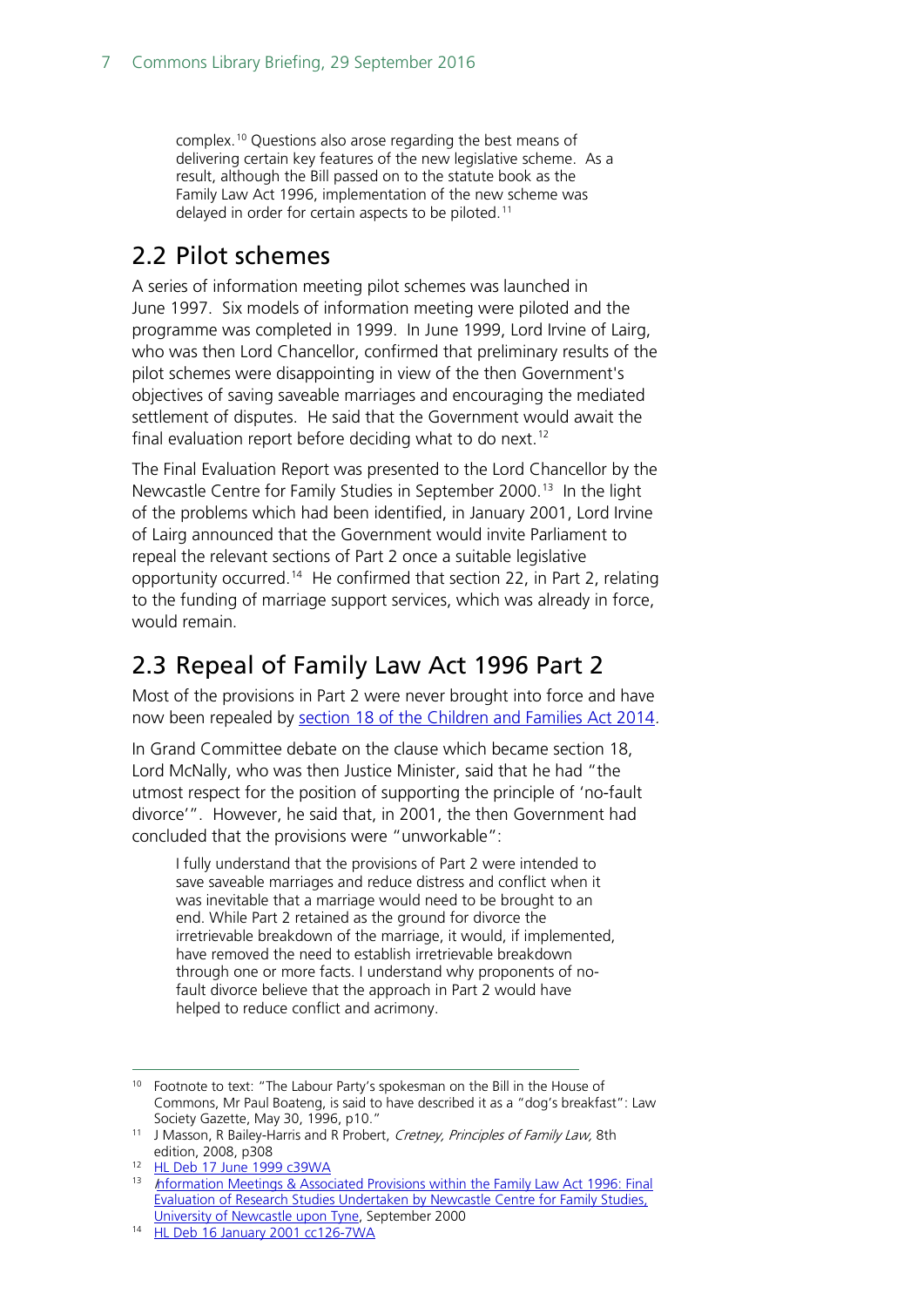However, there are two separate issues here. The first concerns the principle of no-fault divorce in Part 2, and the second concerns the information meeting and other provisions of Part 2 which were an integral part of that policy. The Government in 2001 concluded that the provisions were unworkable, would not achieve the objectives of saving saveable marriages and reducing distress and conflict, and should be repealed. It is that second issue that led us to include Clause 18 in the Bill.

Lord McNally said that the then Government's decision in 2001 was based on the results of the pilot schemes:

The decision to repeal Part 2 was made in principle long ago on the basis of extensive academic research by the University of Newcastle. The research looked at six models of information meeting that a party to a marriage would have been required to attend as the key first step in initiating a divorce. Part 2 is built around that initial mandatory information meeting. The research concluded that none of the six models of information meeting tested was good enough for implementation nationally. For most people, the meetings came too late to save marriages and tended to cause parties who were uncertain about their marriages to be more inclined towards divorce. While people valued the provision of information, the meetings were too inflexible, providing general information about both marriage-saving and the divorce process. People wanted information tailored to their individual circumstances and needs. In addition, in the majority of cases, only the person petitioning for divorce attended the meeting. Marriage counselling and conciliatory divorce all depend on the willing involvement of both parties.

Lord McNally indicated that there had been no opposition to the proposed repeal of the relevant sections of Part 2 in any of the written responses to the preceding draft bill, published for pre-legislative scrutiny in September 2012. He said that there was no prospect of those provisions in Part 2 being implemented and that its repeal was a long-standing commitment to Parliament.<sup>[15](#page-7-0)</sup>

The previous Government stated that it remained committed to the principles behind the Family Law Act 1996, "of saving saveable marriages and, where marriages break down, bringing them to an end with the minimum distress to the parties and children affected, and encouraging people to use family mediation to resolve disputes".<sup>16</sup> The Explanatory Notes published with the draft legislation stated that "a range of non-statutory initiatives pre-court and at court have been introduced to promote and encourage consideration and use of mediation and these are aimed at all separating parents, whether or not the parents are married".<sup>[17](#page-7-2)</sup>

The Coalition Government had already indicated that it did not intend to change the grounds for divorce or the facts required to prove that the marriage had broken down irretrievably, but would provide for uncontested divorces to be dealt with administratively.[18](#page-7-3)

<span id="page-7-3"></span><span id="page-7-2"></span><span id="page-7-1"></span>17 Ibid

 <sup>15</sup> [HL Deb 23 October 2013 cc365-6GC](http://www.publications.parliament.uk/pa/ld201314/ldhansrd/text/131023-gc0001.htm#13102369000029)

<span id="page-7-0"></span><sup>&</sup>lt;sup>16</sup> [Draft legislation on Family Justice](http://www.official-documents.gov.uk/document/cm84/8437/8437.pdf) Explanatory Notes, p46

<sup>&</sup>lt;sup>18</sup> [HC Deb 6 September 2012 c390W](http://www.publications.parliament.uk/pa/cm201213/cmhansrd/cm120906/text/120906w0001.htm#12090632000374)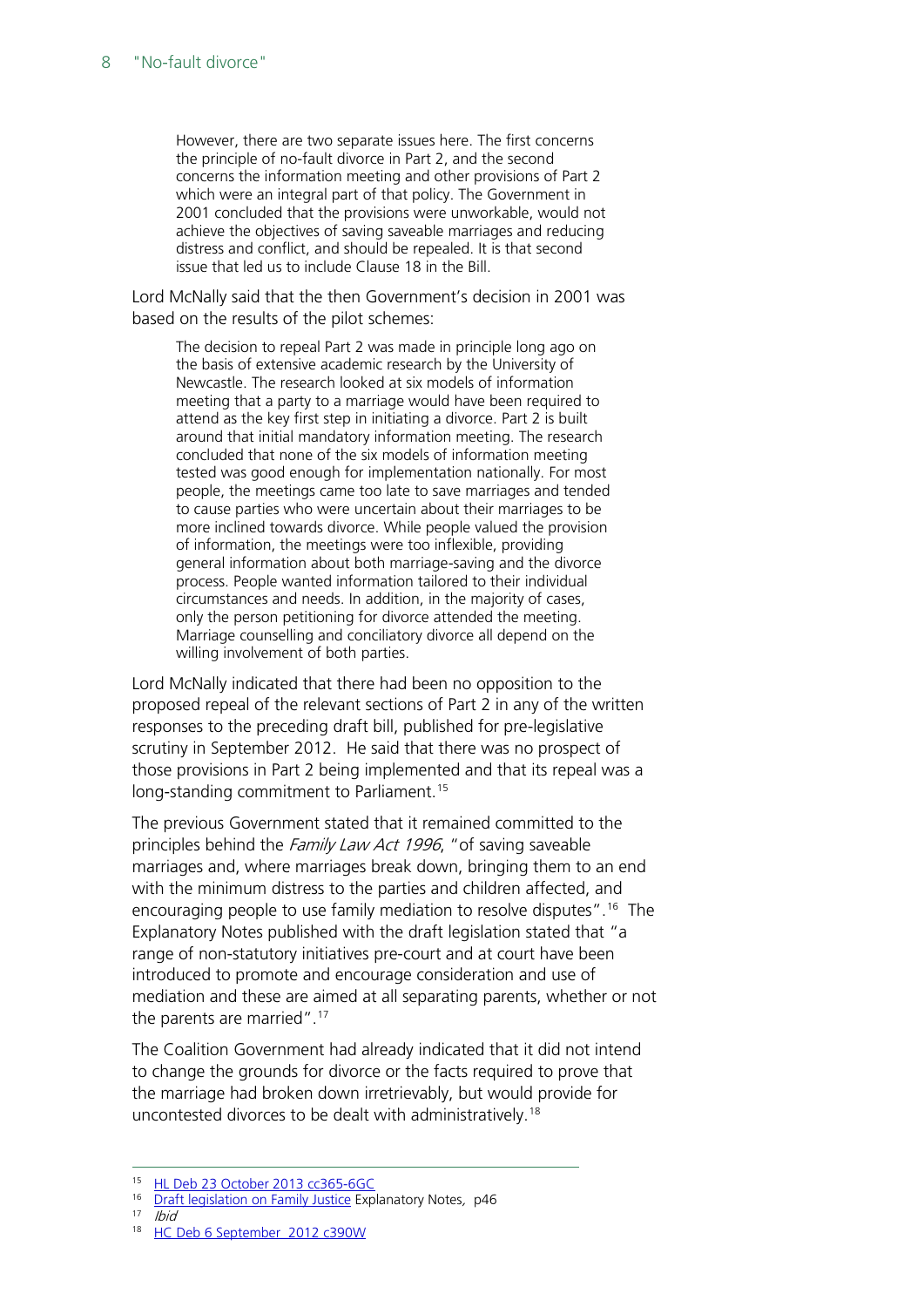## <span id="page-8-0"></span>3. Should no-fault divorce be introduced?

#### **Summary**

Among others, some senior members of the Judiciary; the Family Mediation Taskforce; and Resolution have called for the introduction of no-fault divorce.

In 2015, Richard Bacon introduced a ten minute rule Bill which aimed to allow no-fault divorce. The Bill did not proceed any further.

Advocates of this form of divorce speak of reducing the conflict which can be caused by allegations of fault. In some cases, the assertion of fault is considered to be a "charade".

Arguments against the introduction of no-fault divorce include that the institution of marriage should be supported; the risk of the divorce rate increasing if it is perceived to be easier to get a divorce; and the negative impact of family breakdown.

#### <span id="page-8-1"></span>3.1 Calls for introduction by senior members of the Judiciary

In recent years, some senior members of the Judiciary have called for the introduction of no-fault divorce including:

- On 24 March 2012, Sir Nicholas Wall, then President of the Family Division, gave a [speech](https://www.judiciary.gov.uk/wp-content/uploads/JCO/Documents/Speeches/pfd-speech-resolution-annual-conference-240312.pdf) to the Annual Resolution Conference. He said that he could see no good arguments against no-fault divorce. [19](#page-8-2)
- On 29 April 2014, Sir James Munby, President of the Family Division, gave a [speech](https://www.judiciary.gov.uk/wp-content/uploads/2014/05/family-justice-reforms-29042014.pdf) on family justice reforms. He questioned whether the time had come to remove all concepts of fault as a basis for divorce. [20](#page-8-3)

At a press conference on the same day, Sir James Munby elaborated on his comments and said that, in practical terms, he did not consider that introducing no-fault divorce would make a big difference in terms of undermining notions of responsibility in marriage:

The reality is we have and have had in this country for the best part of 30 years now divorce by consent. I think the fact is that under the law at present, although the only ground for divorce technically is irretrievable breakdown of the marriage, you can only establish that ground if you can establish adultery, unreasonable behaviour, and separation for two years with the consent of the Respondent or five years separation without the consent of the Respondent. Well, it's not very difficult, bearing in mind the current

<span id="page-8-2"></span><sup>&</sup>lt;sup>19</sup> Sir Nicholas Wall, President of the Family Division, Annual Resolution Conference, [The Queens Hotel, Leeds, 24 March 2012](https://www.judiciary.gov.uk/wp-content/uploads/JCO/Documents/Speeches/pfd-speech-resolution-annual-conference-240312.pdf) [accessed 29 September 2016]

<span id="page-8-3"></span><sup>&</sup>lt;sup>20</sup> Remarks by Sir James Munby President of the Family Division and Head of Family Justice in the President's Court, [The Family Justice Reforms](https://www.judiciary.gov.uk/wp-content/uploads/2014/05/family-justice-reforms-29042014.pdf), 29 April 2014 [accessed 29 September 2016]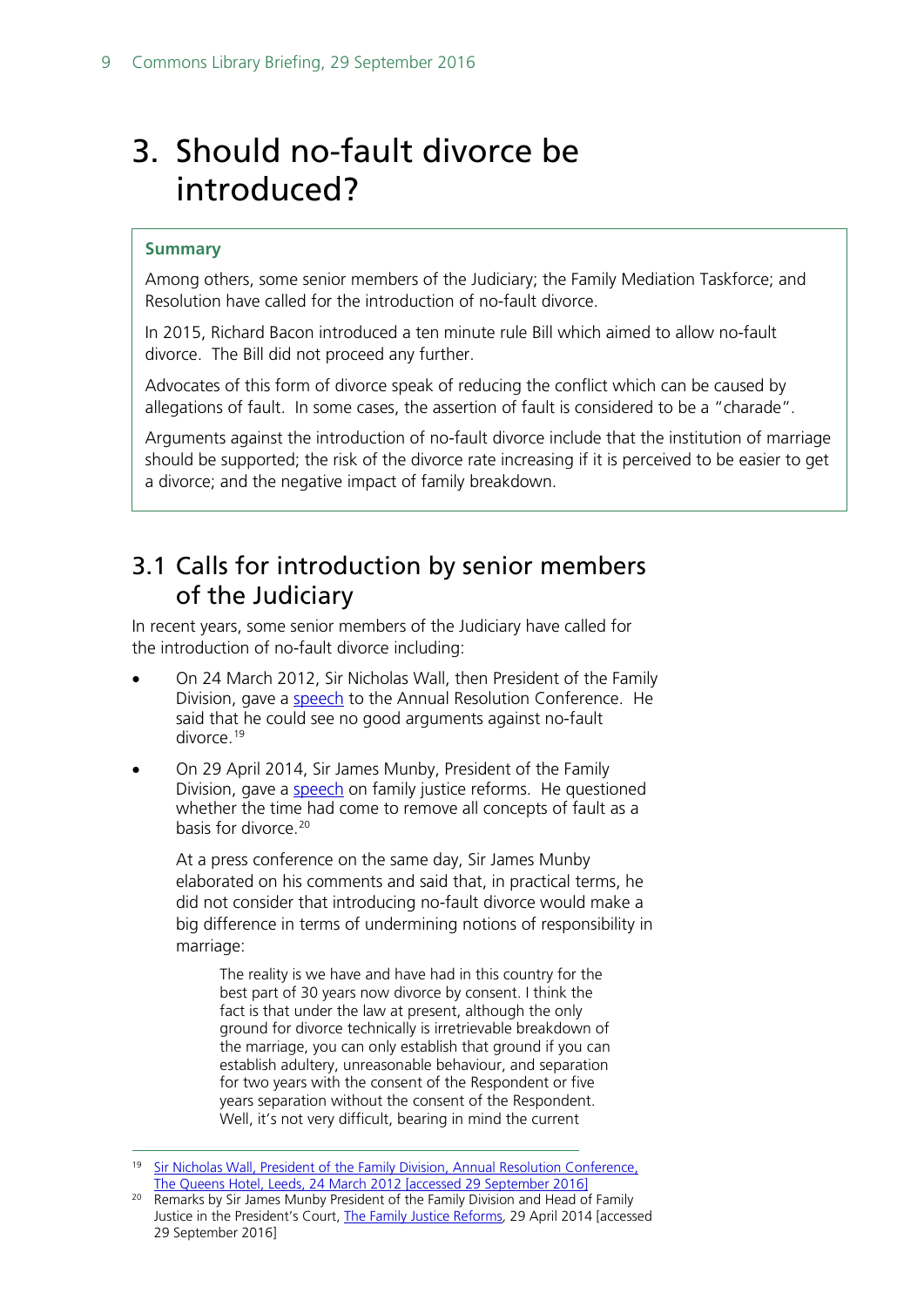concept of unreasonable behaviour, to come up with some petition containing what in a more robust era would have been called anaemic allegations of misconduct. The reality is that many divorces go through by consent in the sense that the parties have actually agreed the grounds of alleged unreasonable behaviour before the petition is issued. If they don't want to do that and there's been two years separation, then it goes through by consent so the reality is we have divorce by consent. Defended divorces, contested divorced are almost invisible. They hardly ever happen nowadays so in that sense, … all one's doing is actually bringing a bit of intellectual honesty to the situation and getting rid of an unnecessary process which simply makes life more complicated because the district judge under the present system has to go through the ritual of considering whether the anaemic allegations contained in the petition drafted by agreement do or do not amount to unreasonable behaviour. Most of the time the district judge says, "Yes." Occasionally the district judge says, "No," throws the petition back and the petitioner then goes to the other party and they agree to put in slightly more robust allegations. Of course that is not a sensible process.[21](#page-9-1)

- In December 2014, in an [interview with the Evening Standard](http://www.standard.co.uk/news/uk/top-judge-calls-for-rules-which-force-women-to-take-off-veils-when-giving-evidence-in-court-9920224.html), Baroness Hale of Richmond, deputy president of the Supreme Court, called for the introduction of a new system of "no-fault" divorce to reduce the cost and acrimony of marital splits. Lady Hale considered that couples should be able to end their marriages simply by declaring that the relationship had failed and waiting a year. [22](#page-9-2)
- In April 2015, in another press interview, Baroness Hale repeated her call for divorce law to be reformed to remove the need for allegations of adultery and blame. She said that she wanted to see the acrimony taken out of most matrimonial disputes with divorces granted without a person being held at fault. [23](#page-9-3)

### <span id="page-9-0"></span>3.2 Report of the Family Mediation Task Force

In June 2014, the Family Mediation Task Force, chaired by David Norgrove, published recommendations on what more could be done to increase the uptake of family mediation. The Task Force urged the Government to consider reforming the adversarial language used in material relating to separation and divorce:

More generally we would urge the Government to ensure that, in all its written material relating to separation and divorce and especially that used by the court, it employs language that is easily understandable and that seeks to promote a collaborative rather than adversarial approach. In particular we would ask the government to consider whether the time is now right to reform

<sup>&</sup>lt;sup>21</sup> [Judicial Office Press Conference,](https://www.judiciary.gov.uk/wp-content/uploads/2014/05/munby-press-conference-290420141.pdf) 29th April 2014 [accessed 29 September 2016]

<span id="page-9-2"></span><span id="page-9-1"></span><sup>22</sup> Martin Bentham, "Top judge calls for rules which force women to take off veils [when giving evidence in court"](http://www.standard.co.uk/news/uk/top-judge-calls-for-rules-which-force-women-to-take-off-veils-when-giving-evidence-in-court-9920224.html), Evening Standard, 12 December 2014 [accessed 27 September 2016]

<span id="page-9-3"></span><sup>&</sup>lt;sup>23</sup> Frances Gibb, "Judge calls for divorce overhaul to take blame out of break-ups", Times, 9 April 2015 (registration required).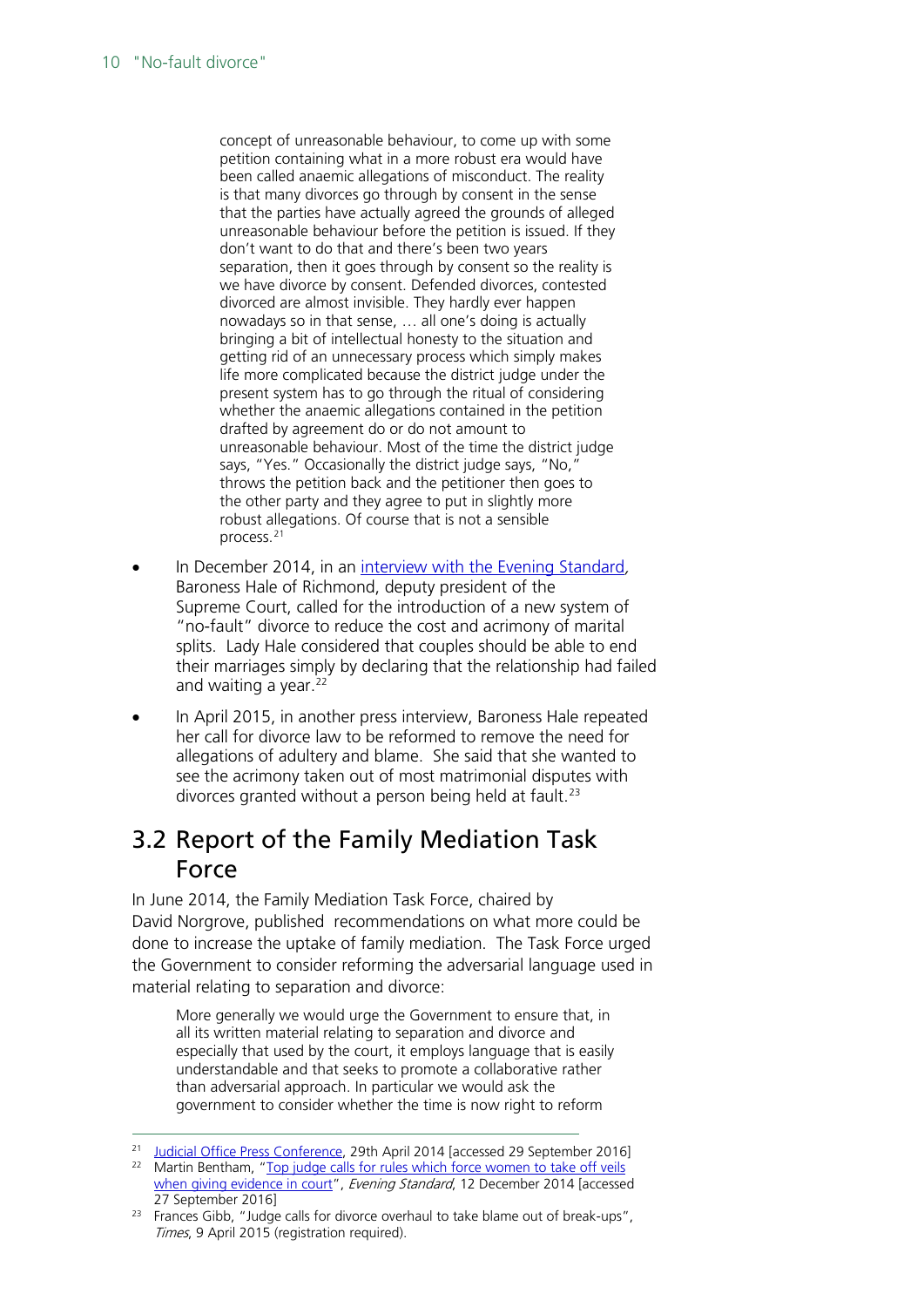the divorce laws to ensure that separating married couples are currently faced with the arcane and adversarial language at what is often the very start of their journey. The existing forms and literature relating to the divorce procedure do little to promote a collaborative approach and in fact run against the messaging which aims to promote a more conciliatory process. The pack sent out to respondents in response to a divorce petition has language that will inflame, including blame for some form of unreasonable behaviour, and the threat of having to pay the petitioner's costs. We urge the Government to consult with the Family Procedure Rule Committee to revise the unhelpful and archaic use of language in court forms and guidance (with particular reference to the divorce petition). It would also help if the pack included a covering letter to explain the context.<sup>[24](#page-10-2)</sup>

The Task Force also joined calls for the Government to abolish fault based divorce, pointing to the damage which could be caused by the existing process:

Some of the language stems from the requirements of fault based divorce. Mediators, including those on the Task Force, refer often to the damage done by the requirements of what most people recognise is a charade. Some separating couples can see this and accept that to make the necessary allegations is a price worth paying. But others are not in that rational state and the allegations drive the receiving party into even greater hostility and away from mediation. We join all those, including most recently the President of the Family Division, who have urged the government now to abolish fault based divorce.[25](#page-10-3)

### <span id="page-10-0"></span>3.3 Ten Minute Rule Bill

#### <span id="page-10-1"></span>Proposal to provide for no-fault divorce

In October 2015, Richard Bacon introduced the [No Fault Divorce Bill](http://services.parliament.uk/bills/2015-16/nofaultdivorce.html)  [2015-16](http://services.parliament.uk/bills/2015-16/nofaultdivorce.html) under the Ten Minute Rule. [26](#page-10-4) He proposed that couples should have the option to declare jointly that their marriage had broken down irretrievably, without either party being required to satisfy the Court of any other facts – although the existing five facts in MCA section 1(2) should also be retained as alternatives:

The conclusion I draw is that the previous legislation—however well-intentioned—was trying to accomplish too much. I propose one simple amendment to the law: the option of divorce without blame. A petitioner who wished to do so, rather than offering the court one of the five facts currently required—adultery, unreasonable behaviour, desertion, et cetera—could instead satisfy the court that a marriage had broken down irretrievably with a sixth fact, namely that both parties to the marriage had separately signed a declaration that the marriage had broken down irretrievably.

This declaration would by itself satisfy the court without the need to show any other facts. It would apply only when both parties had agreed and, consequently, signed such a declaration. It would not in any way alter—or, still less, abolish—the existing concept of blame. Those who wished to avail themselves of the other

<span id="page-10-2"></span><sup>&</sup>lt;sup>24</sup> Ministry of Justice[, Report of the Family Mediation Task Force,](http://www.familylaw.co.uk/system/redactor_assets/documents/752/family-mediation-task-force-report.pdf) June 2014, paragraph 35

<span id="page-10-3"></span><sup>25</sup> Ibid, paragraph 36

<span id="page-10-4"></span><sup>&</sup>lt;sup>26</sup> [HC Deb 13 October 2015 cc189-94](http://www.publications.parliament.uk/pa/cm201516/cmhansrd/cm151013/debtext/151013-0002.htm#15101362000001)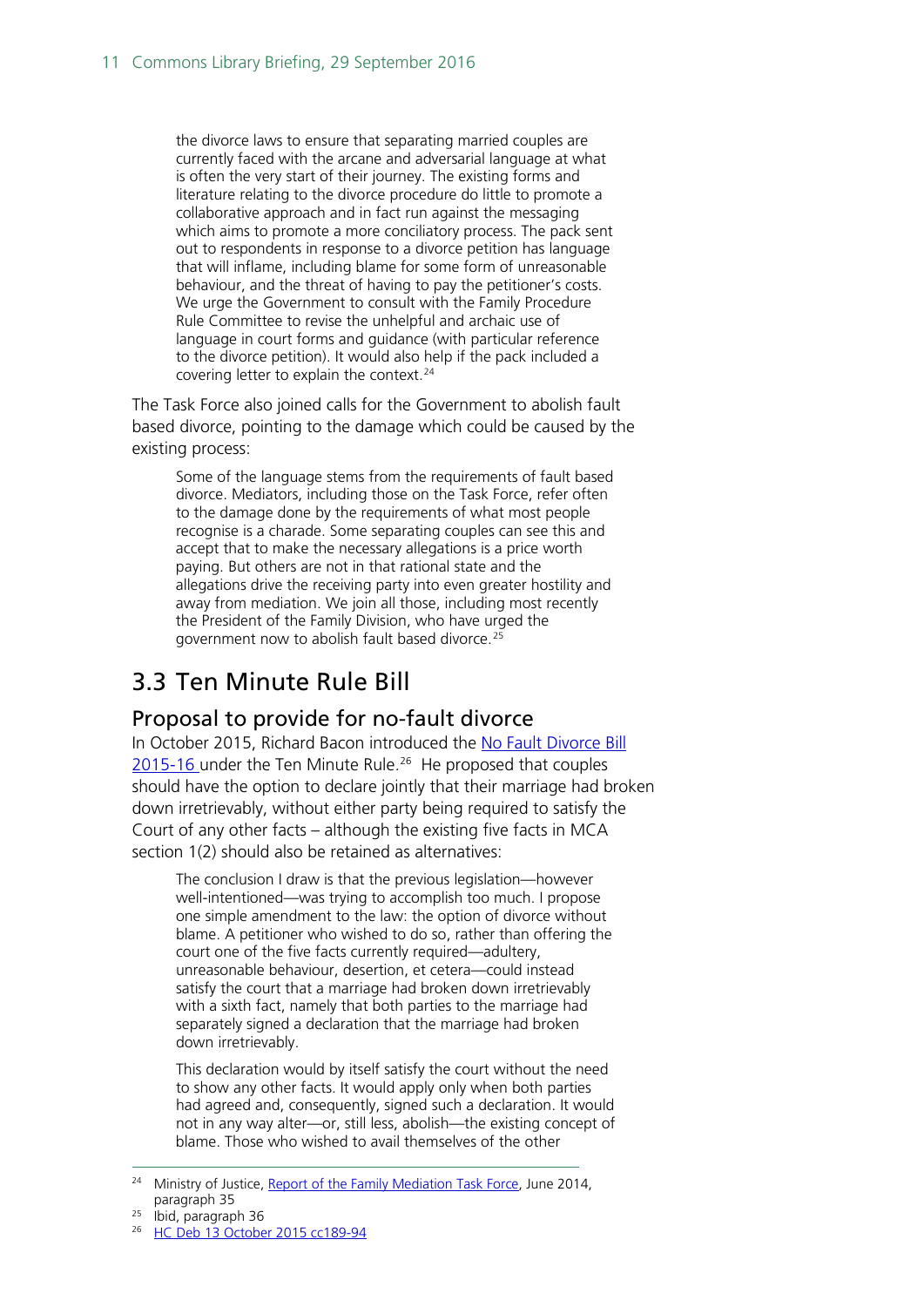provisions of the law which require blame—which may sometimes, although decreasingly so, be a factor in financial settlements and arrangements for children— could do so. My simple change would mean that those who wished to avoid apportioning blame in a divorce could do so. The only other provision in my Bill would be a cooling-off period of one year before a decree of divorce could be made absolute, so that couples would have time to reflect on whether a divorce was really what they wanted.

Mr Bacon said that he did not intend to make it easier or quicker to get a divorce:

Let me begin by saying that I do not wish to make divorce "easier", because I do not think divorce should be easy. Currently, one can get divorced in just five months, so what is called "quickie divorce" is already available. A couple wishing to take advantage of my proposal would take somewhat, but not inordinately, longer to get divorced—probably one year—but without any requirement to throw mud at each other, as is currently the case, and with more time for reflection on whether divorce was what they really wanted for themselves and their children.[27](#page-11-0)

Richard Bacon considered the current position to be contradictory:

Although the whole thrust of current policy is supposedly about taking disputes away from the courts and towards reconciliation, mediation and alternative dispute resolution, people seeking a divorce who wish to avoid apportioning blame often find themselves required by the law to follow a path they do not wish to take. In effect, they are required to throw mud at each other.

He also favoured easier access to counselling, but did not think that the Bill needed to deal with this:

I would also favour more discretion for the judge to inquire into the intentions of the couple and the extent to which they had sought counselling. I would not object to making some form of counselling mandatory. These are all desirable, but it is not necessary to deal with all of them at once or in one Bill. These matters could be dealt with separately, if at all.<sup>[28](#page-11-1)</sup>

The Member considered that his Bill would provide a simple way of introducing divorce without blame:

Any attempt to reform the law on divorce should be modest in its ambitions, simple to understand and simple to implement. My Bill would not deliver all that some of the more radical reformers wish to see, but it would provide a route for divorcing couples to reduce acrimony and tension during what is already a very traumatic process, if they wished to use it. It would be more likely to gain widespread consent...<sup>[29](#page-11-2)</sup>

<span id="page-11-1"></span><span id="page-11-0"></span> <sup>27</sup> [HC Deb 13 October 2015 c189](http://www.publications.parliament.uk/pa/cm201516/cmhansrd/cm151013/debtext/151013-0002.htm#15101362000001)

<sup>28</sup> [HC Deb 13 October 2015 c191](http://www.publications.parliament.uk/pa/cm201516/cmhansrd/cm151013/debtext/151013-0002.htm#15101362000001)

<span id="page-11-2"></span><sup>&</sup>lt;sup>29</sup> [HC Deb 13 October 2015 c191](http://www.publications.parliament.uk/pa/cm201516/cmhansrd/cm151013/debtext/151013-0002.htm#15101362000001)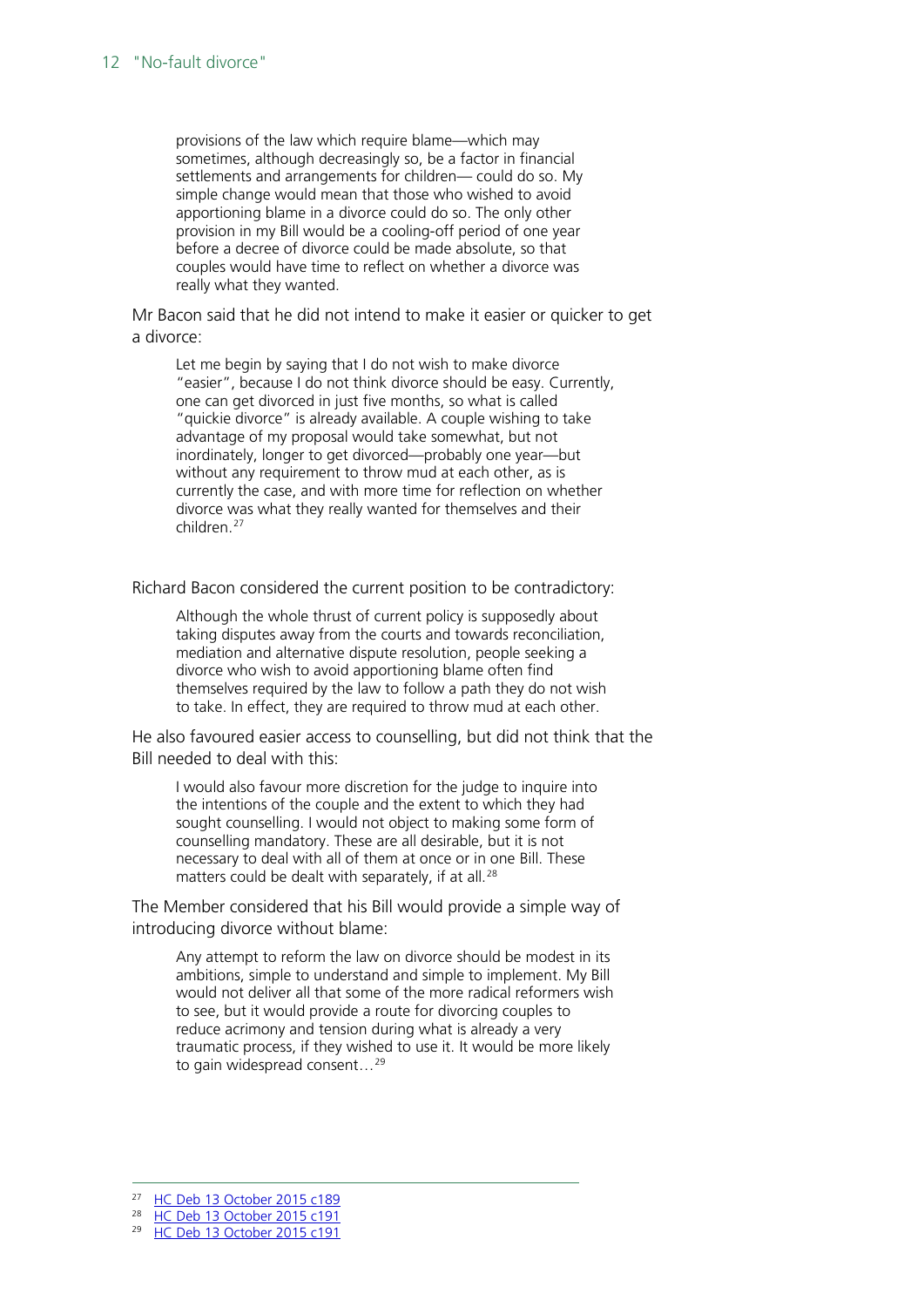#### <span id="page-12-0"></span>Arguments against the introduction of no-fault divorce

Although he did not attempt to vote down the Bill on First Reading, Sir Edward Leigh (Conservative) expressed reservations about the introduction of no-fault divorce. He said "Of course I would like to make the moral case for marriage and for a lifelong commitment to children", but pointed to evidence from other countries which, he said, showed the wider consequences such legislation might have:

The social researchers have done their job and the evidence is now available. If this were merely a matter of allowing a few cases of obvious irrevocable breakdown to be dealt with more quickly, cheaply and less destructively, very few people would oppose the idea. It would be a common-sense thing to do. But, while that is what my hon. Friend seeks, very honourably, to achieve, that is not the sole impact of no fault divorce. Unfortunately, all the available evidence points to the introduction of no fault divorce having a large, widespread and demonstrable effect on the societies in which it has been introduced. That is true across the spectrum of developed nations, from Canada and certain American states to Sweden and elsewhere.

Sir Edward spoke of the recent emphasis on strengthening marriage as an institution. He considered that bringing in no-fault divorce would make divorce easier, thus increasing the number of divorces. Sir Edward detailed what had happened in Canada following the introduction of no-fault divorce in 1968, where, he said, there had been "a sixfold increase in just two years, after a century of relatively stable divorce rates". He also spoke of other studies which noted an increase in the divorce rate when no-fault divorce was introduced:

Scholars have noted similar results in US states correlating to when states introduced no fault divorce. The first significant study of no fault divorce was published in 1986, and all the further major published papers since then have concluded that the divorce rate increased at the same time as the introduction of no fault divorce. Do we want to increase the divorce rate? We know that the preponderance of evidence suggests that we will end up having more divorces and a higher divorce rate if no fault divorce is brought in.

Sir Edward then set out other potential impacts of family breakdown, drawing on evidence from a study in the US:

A study in the US argued that 75% of low-income divorced women with children had not been poor when they were married, but Douglas Allen also points out in the Harvard Journal of Law & Public Policy that

"the real negative impact of the no-fault divorce regime was on children, and increasing the divorce rate meant increasing numbers of disadvantaged children."

In the UK, Sir Edward continued, a 2009 review by the then Department for Children, Schools, and Families had found that a child not growing up in a two-parent family household was more likely to experience a number of problems which he detailed. He also spoke of other research on the effects of family breakdown.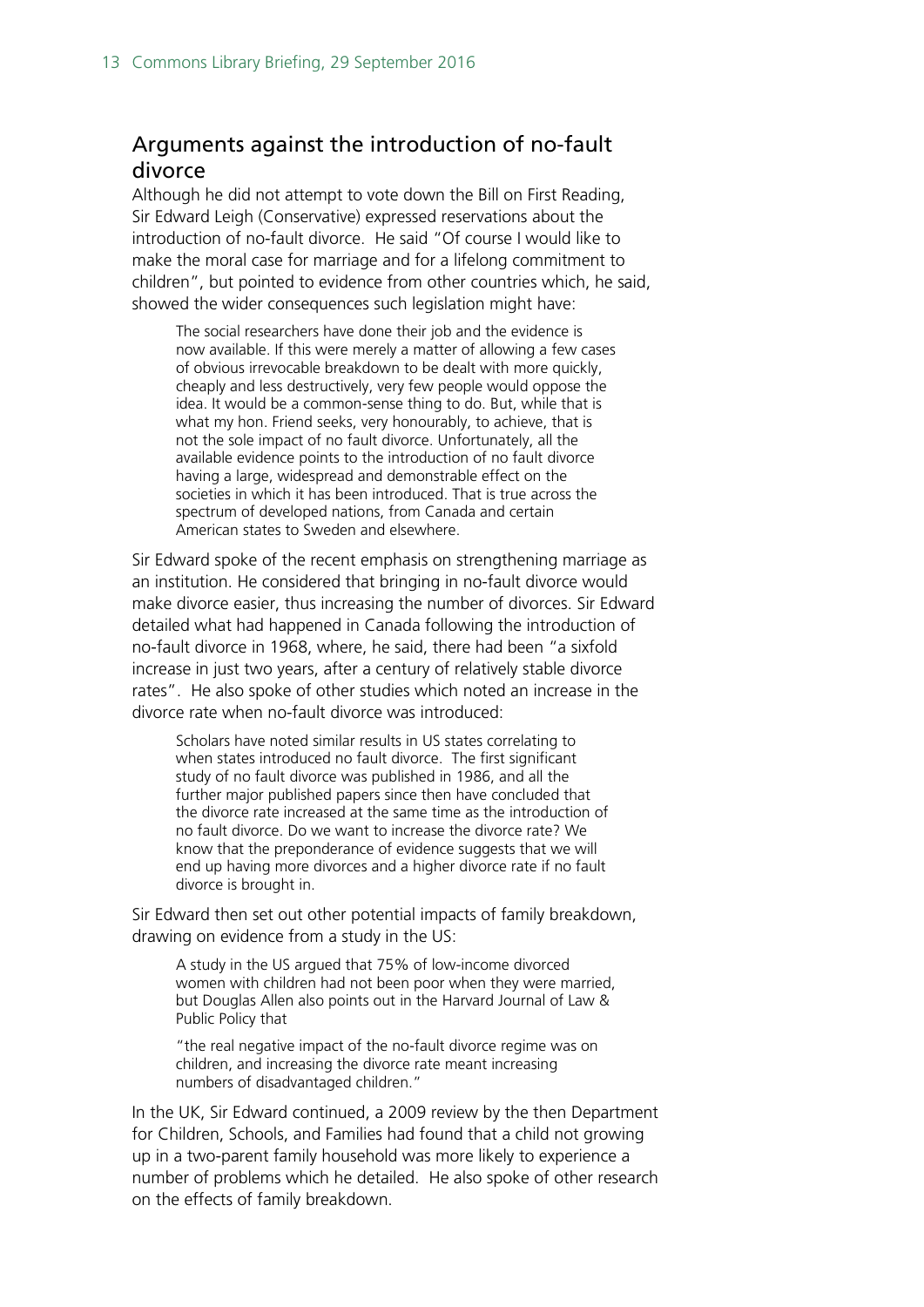Sir Edward considered that the potential adverse consequences of no-fault divorce should rule out its introduction:

A Bill to bring about no fault divorce would have implications throughout the country and I suspect that that is why successive Labour and Conservative Governments have, in the end, balked at it. Other developed countries have introduced it, so we are capable of assessing its likely impact. I accept that there can be no doubt that it will lead to a simpler, less traumatic, less costly way of dissolving marriages that have suffered irretrievable breakdown, but the evidence shows that it comes with further consequences. Do we want to see more disadvantaged children? Do we want to see women poorer? Do we want to see women working longer hours? Do we want to see the wide variety of social problems that the Prime Minister so justly highlighted in Manchester last week deepen further in our society? The answer must surely be no.<sup>[30](#page-13-1)</sup>

The Bill did not make any further progress.

### <span id="page-13-0"></span>3.4 Resolution campaign

Resolution's **Manifesto for Family Law** was launched in February 2015. Among other things, it calls for the removal of blame, associated with petitions based on adultery or unreasonable behaviour, from the divorce process:

This often creates conflict and makes reaching a mutually acceptable agreement much more difficult.

Removing blame from divorce will not make it more likely that people will separate. It will simply make it easier for people to manage their separation with as little conflict and stress as possible and reduce the likelihood that they will end up in court.

In 2012, there were over 72,000 divorces where adultery or unreasonable behaviour were cited. People should not have to go through this blame charade to bring their relationship to a dignified conclusion and move on with their lives. A civilised society deserves a civilised divorce process.

Resolution proposes a new divorce procedure, where one or both partners can give notice that the marriage has broken down irretrievably:

The divorce can then proceed and, after a period of six months, if either or both partners still think they are making the right decision, the divorce is finalised.

Resolution considers that this approach would have advantages:

Divorce without blame will increase the chances of success for non-court dispute resolution processes as it immediately puts both partners on a level footing. This will reduce the burden on the family court and help government to meet their aim for more people to resolve their problems outside of the courts.<sup>[31](#page-13-2)</sup>

In a [briefing](http://www.resolution.org.uk/site_content_files/files/resolution_briefing_no_fault_divorce_bill_hc_2r_december_2015.pdf) sent to MPs ahead of a proposed second reading of Richard Bacon's No Fault Divorce Bill, (which did not go ahead),

<span id="page-13-1"></span> <sup>30</sup> [HC Deb 13 October 2015 cc192-4](http://www.publications.parliament.uk/pa/cm201516/cmhansrd/cm151013/debtext/151013-0002.htm#15101362000001)

<span id="page-13-2"></span><sup>&</sup>lt;sup>31</sup> Resolution, [Allow people to divorce without blame](http://www.resolution.org.uk/editorial.asp?page_id=984&displayMode=preview) [accessed 29 September 2016]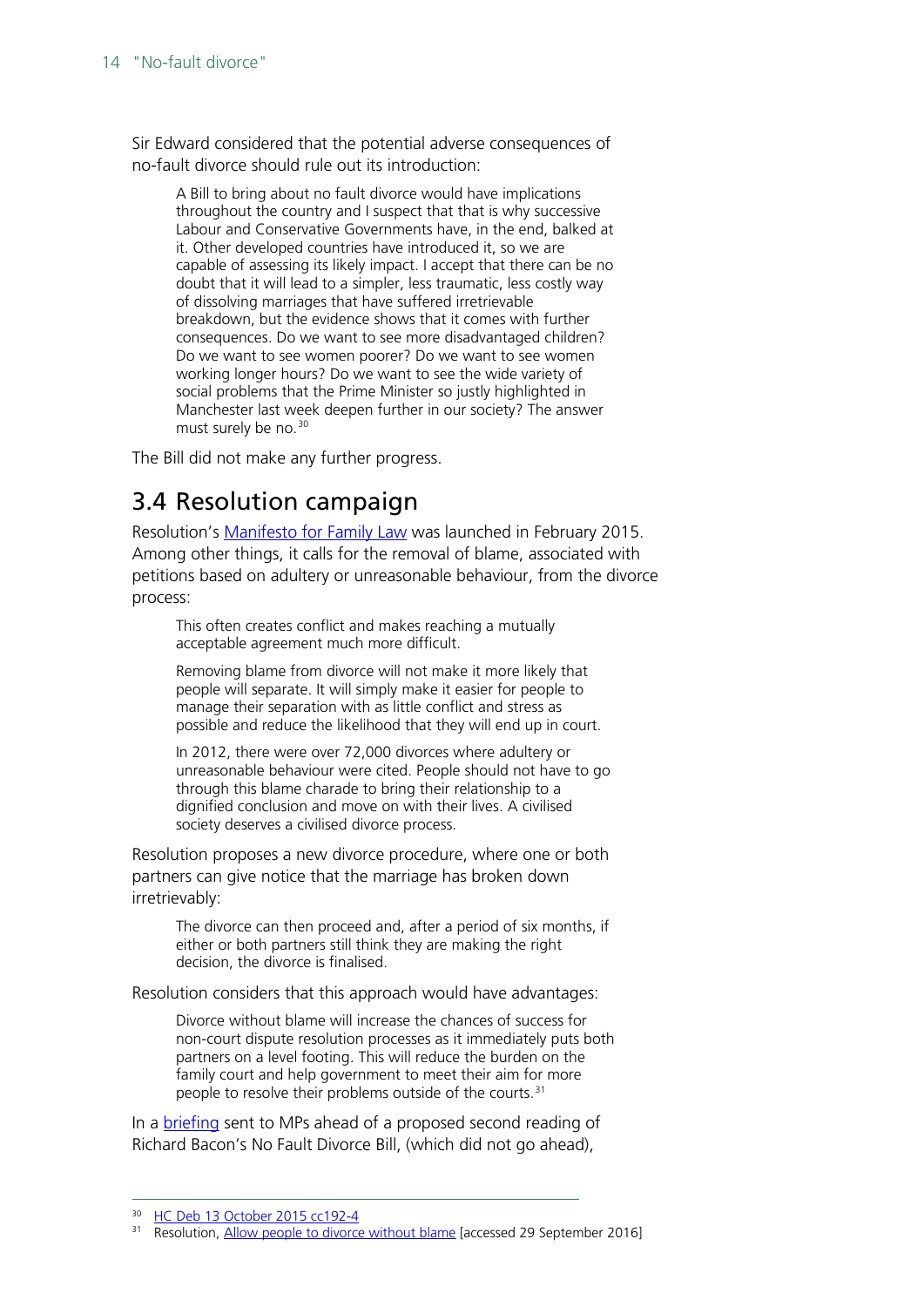Resolution disagreed with the reservations expressed in the first reading debate:

We cannot agree with concerns raised at first reading of the Bill that changes in the divorce process, including adding a sixth reason where both of the couple agree (as proposed by the Bill), would make divorce easier and encourage more divorces.

There is consensus across international research studies that no fault divorce has had little clear impact on propensity to divorce, though you may find short term blips in response to policy changes. That is exactly what happened in Scotland after the implementation of reforms in 2006 – within two years the divorce rate reverted to the pre-reform level and then continued on a downward trend, and with a reduction in the number of divorces based on fault.

<span id="page-14-0"></span>In our members' experience, the vast majority of people know little about the divorce process and their decision to divorce is therefore unaffected by process. Instead, they carefully consider whether to end their marriage and our members report that people have reflected long and hard before beginning divorce proceedings. People divorce for many different reasons, not because of the nature of the divorce process itself. It is not the divorce process which saves saveable marriages, it is the information and support available.<sup>[32](#page-14-0)</sup>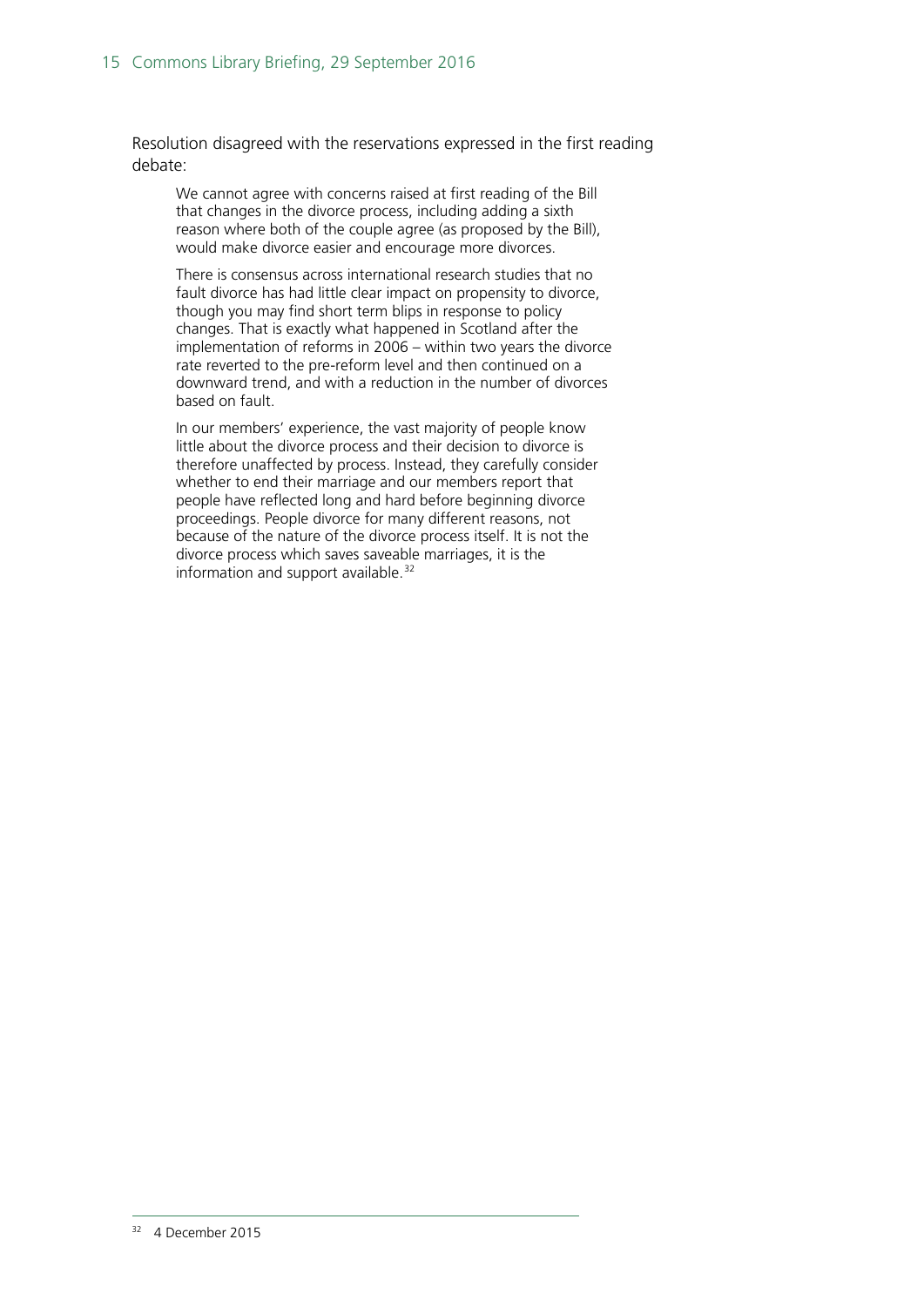## <span id="page-15-0"></span>4. Other developments related to divorce

### <span id="page-15-1"></span>4.1 Mediation Information Assessment **Meetings**

There is now a general requirement for couples to attend a Mediation Information Assessment Meeting (MIAM) before issuing certain applications to court in a divorce case.<sup>[33](#page-15-2)</sup>

In joint evidence to the House of Commons Justice Committee, which conducted pre-legislative scrutiny of the draft legislation which preceded the *Children and Families Act 2014*, the Ministry of Justice and Department for Education stated that it was necessary to repeal Part 2 of the FLA in order to implement the proposed statutory MIAM legislation "as the mandatory MIAM requirement is similar to the information meeting".[34](#page-15-3)

The purpose of the MIAM is for the couple to find out about and consider mediation, or other forms of non-court based dispute resolution. There are some exceptions to this requirement including, for example, where there is evidence of domestic violence or of a risk of domestic violence; in these cases the applicant may proceed straight to court. [35](#page-15-4)

In April 2016, the Family Justice Council published a quide, *Sorting out* [Finances on Divorce.](https://www.judiciary.gov.uk/wp-content/uploads/2016/04/fjc-financial-needs-april-16-final.pdf) The following extract provides further information about the requirement to attend a mediation information and assessment meeting:

#### **Do we have to use mediation?**

No. You do not have to use mediation to make an agreement: you may be able to reach agreement between yourselves, perhaps having had advice and help from solicitors. However, if you wish to apply to the court for an order other than a consent order – so, if you want the court to decide how to divide your assets – then you will have to attend a mediation information and assessment meeting (MIAM). This meeting will allow you to find out more about how mediation works, including whether it is right for you, how long it is likely to take and how much it might cost. Having attended the information meeting, you are not obliged to use mediation if you do not wish to do so.

In some situations you do not have to attend a mediation information and assessment meeting, for example, if you are a victim of domestic violence. For more information, see the Family Mediation Council's website:

<http://www.familymediationcouncil.org.uk/>

<span id="page-15-2"></span><sup>&</sup>lt;sup>33</sup> [Children and Families Act 2014](http://www.legislation.gov.uk/ukpga/2014/6/contents) section 10 and the Family Procedure (Amendment [No. 3\) Rules 2014,](http://www.legislation.gov.uk/uksi/2014/843/contents/made) SI 2014/843. [Practice Direction 3A](https://www.justice.gov.uk/courts/procedure-rules/family/practice_directions/pd_part_03a#para11) sets out the applications to which the MIAM requirement applies and MIAM exemptions

<span id="page-15-3"></span><sup>&</sup>lt;sup>34</sup> House of Commons Justice Committee, Pre-legislative scrutiny of the Children and [Families Bill,](http://www.publications.parliament.uk/pa/cm201213/cmselect/cmjust/739/739.pdf) 14 December 2012, HC 739 2012-13, paragraph 191

<span id="page-15-4"></span><sup>&</sup>lt;sup>35</sup> [Family Procedure Rules 2010 \(as amended\), Rule 3.8](https://www.justice.gov.uk/courts/procedure-rules/family/parts/part_03) sets out the circumstances in which the requirement to attend a MIAM does not apply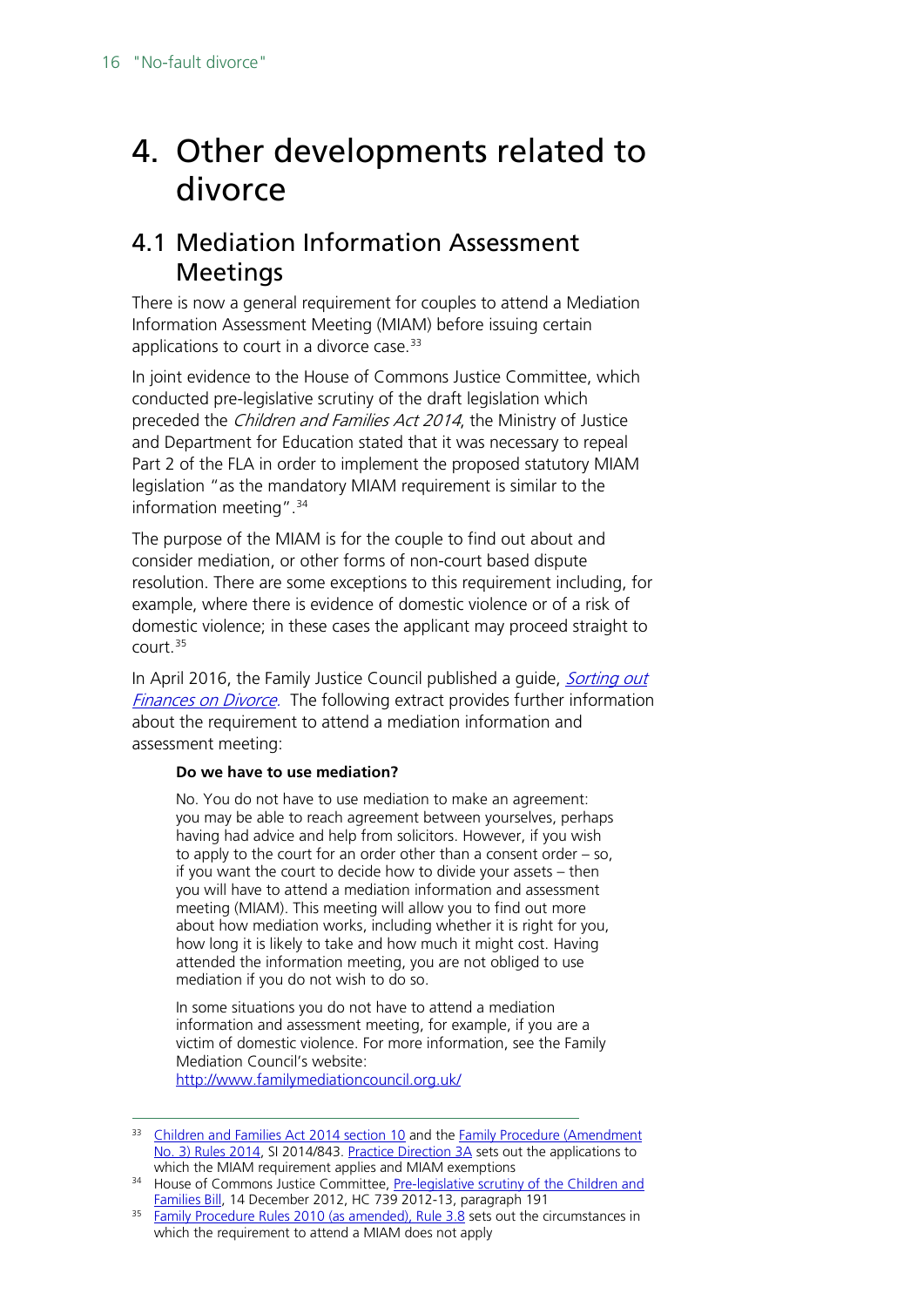#### **If I do use mediation, what are some of the advantages?**

Many divorcing couples want to reach agreement but find direct communication with each other very difficult. A mediator offering a safe, neutral environment to look at what could be agreed is often very helpful and research indicates that mediation is effective in about two-thirds of cases. Fees will vary but legal aid is available for those who qualify. There are also other forms of dispute resolution in addition to mediation such as collaborative law and arbitration. All these forms of dispute resolution require both parties to make full and frank disclosure. Agreements reached in mediation (or in other forms of dispute resolution outside of the court) can subsequently be turned into a consent order by the court. [36](#page-16-1)

Further information about MIAMs is available online, including:

- Family Mediation Council:
	- [The assessment meeting \(MIAM\);](http://www.familymediationcouncil.org.uk/family-mediation/assessment-meeting-miam/)
	- [MIAMs Exemptions;](http://www.familymediationcouncil.org.uk/family-mediation/assessment-meeting-miam/miams-exemptions/)
- National Family Mediation, Mediation Information and [Assessment Meetings \(MIAMs\).](http://www.nfm.org.uk/images/pdfs/MIAMsA4mar2014Web.pdf)

### <span id="page-16-0"></span>4.2 Divorce centres

HM Courts & Tribunals Service has decided to create 11 divorce centres within England and Wales, with the vast majority of uncontested decree nisi applications being considered by Legal Advisers (rather than District Judges) at those centres.

An HM Courts and Tribunals Service document,  $Q & A$ : Changes to the [divorce process in England and Wales,](http://www.familylaw.co.uk/system/redactor_assets/documents/3019/National_QA_.doc)<sup>[37](#page-16-2)</sup> includes the following information about the reason for the change:

Following the Family Justice Review the Single Family Court was created, which is a single jurisdiction without the previous geographical boundaries of county courts. Subsequently the Crime and Courts Act 2013 enabled legal advisers to consider decree nisi applications and directions for trial across the family court. In light of these changes HMCTS agreed plans with the Ministry of Justice and with the President of the Family Division for uncontested decree nisi applications to be considered by legal advisers at designated Divorce Centres locations in England and Wales. Legal advisers will deal with the majority of routine decree nisi applications, which will free up judicial time for other work, and reduce processing delays and inconsistency. The Divorce Centres will be centres of expertise that improve services, release efficiencies of scale and minimise the possibility of fraud.

The application process remains unchanged but all uncontested petitions will be prepared and made ready for initial decree nisi consideration by a legal adviser based at the centre, supervised by District Judges on site, who will handle any contested applications, annulments and judicial separation applications. Legal advisers will not handle any financial remedy cases.

<span id="page-16-2"></span><span id="page-16-1"></span><sup>&</sup>lt;sup>36</sup> Family Justice Council, Sorting out Finances on Divorce, April 2016, pp18-19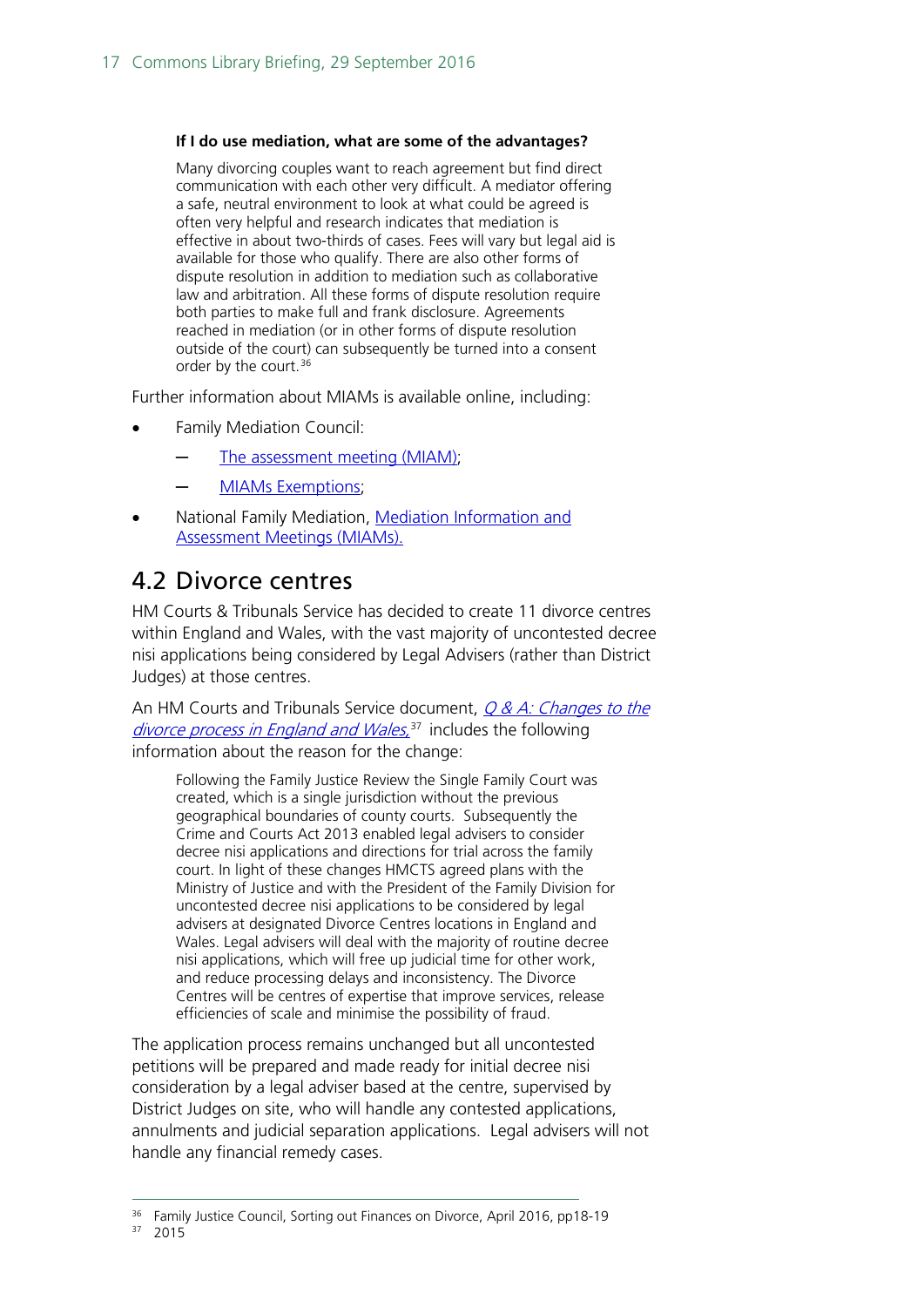### <span id="page-17-0"></span>4.3 Plan to move divorce online in 2017

On 26 February 2016, in a speech to the Family Law Bar Association, Sir James Munby, President of the Family Division, indicated that, in the future, some court processes will be almost entirely digitised. He gave online divorce, planned for initial implementation in 2017, as an example:

In future, proceedings will be issued on-line. The applicant – and remember, the applicant will increasingly be a lay person bereft of professional assistance – will not fill in an on-line application form but an on-line questionnaire capturing all the relevant information while at the same time being much more user-friendly. Some processes will be almost entirely digitised: early examples will be digital on-line probate and digital on-line divorce, both planned for at least initial implementation early in 2017. Some proceedings will be conducted almost entirely on-line, even down to and including the final hearing. The judge, who will not need to be in a courtroom, will interact electronically with the parties and, if they have them, their legal representatives. The heaviest cases will of course continue to require the traditional gathering of everyone together in a court room, though probably only for the final hearing and any really significant interim hearings. The other hearings in such cases will increasingly be conducted over what we quaintly continue to call video links – though I earnestly hope using equipment much better than the elderly and inadequate kit to which we are at present condemned.<sup>[38](#page-17-2)</sup>

#### <span id="page-17-1"></span>4.4 Research study

A new research project, funded by the [Nuffield Foundation](http://www.nuffieldfoundation.org/finding-fault-divorce-law-practice-england-and-wales) and led by Liz Trinder of Exeter University, is exploring how the current law on the ground for divorce and civil partnership dissolution operates in practice. The aim of the research is to inform debate about whether and how the law might be reformed. The project runs from October 2015 to September 2017.

Further information is provided on the [Finding Fault](http://findingfault.org.uk/) website.

<span id="page-17-2"></span>Address of the President Sir James Munby at the annual dinner of the Family Law [Bar Association in Middle Temple Hall on 26 February 2016](https://www.judiciary.gov.uk/wp-content/uploads/2016/02/pfd-speech-family-law-bar-assoc-2016.pdf) [accessed from the website of the Courts and Tribunals Judiciary on 29 September 2016]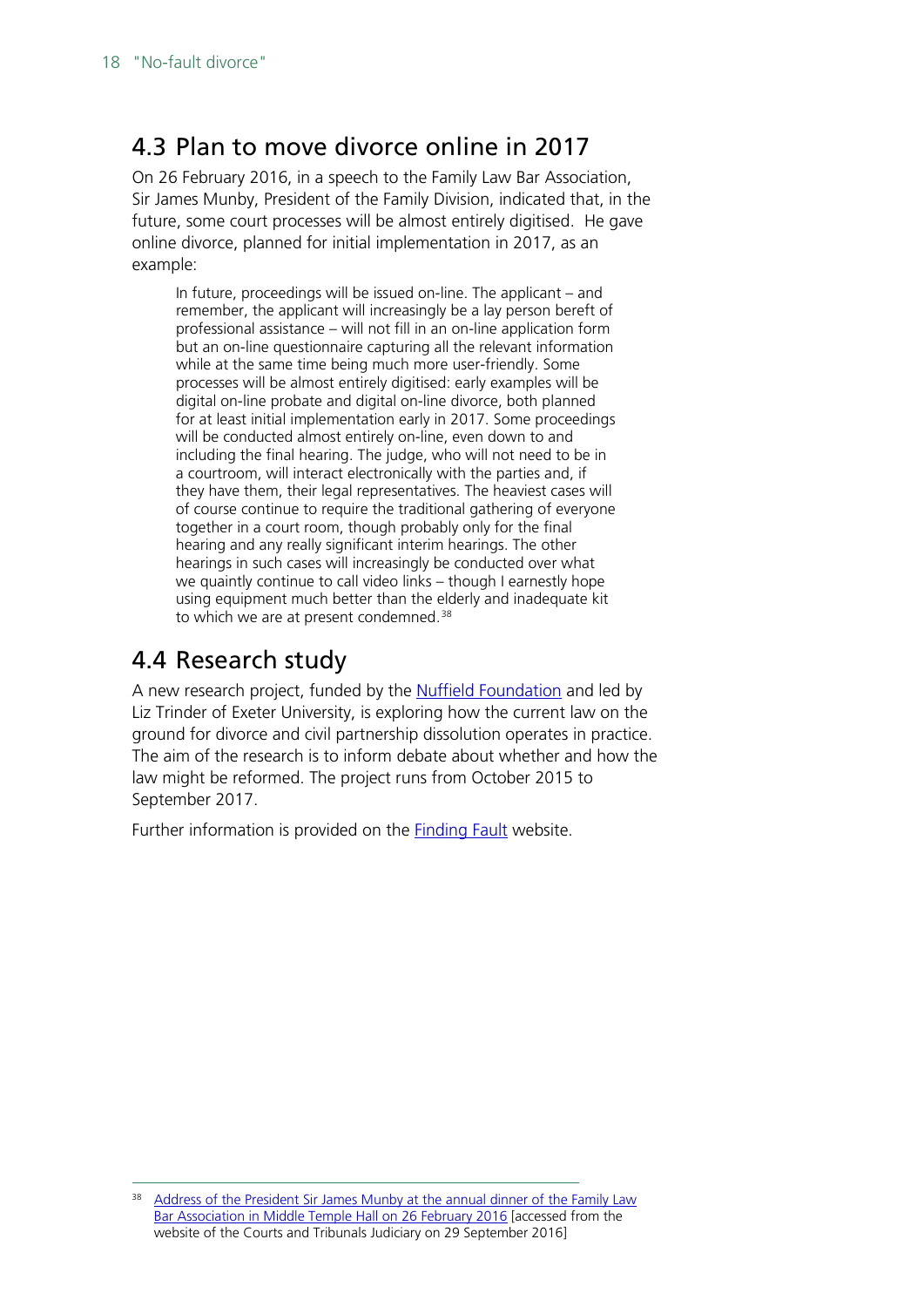## <span id="page-18-0"></span>5. Divorce in Scotland

The basis for divorce under the [Divorce \(Scotland\)](http://www.legislation.gov.uk/ukpga/1976/39/section/1) Act 1976 was originally very similar to that in England and Wales as provided by the Matrimonial Causes Act 1973. The irretrievable breakdown of marriage had to be evidenced by one of five facts, including two years separation with consent and five years separation without consent.

However, the Family Law [\(Scotland\)](http://www.legislation.gov.uk/asp/2006/2/crossheading/divorce) Act 2006 reduced the separation periods from two years to one where there is consent, and from five to two years where the respondent does not consent. The 'desertion' fact was also removed.

An article by Liz Trinder, who is leading a research project on the current grounds for divorce in England and Wales, considers the effect of this change:

In anticipation of a temporary blip: Would a change in the divorce law [increase the divorce rate?,](http://www.familylaw.co.uk/news_and_comment/in-anticipation-of-a-temporary-blip-would-a-change-in-the-divorce-law-increase-the-divorce-rate#.V-vfv8qV9Fp) Family Law, 2 December 2016.<sup>[39](#page-18-1)</sup>

A simplified (do it yourself) divorce procedure may be used with the no-fault facts (there are also other qualifying criteria). Information is provided on the Scottish Courts and Tribunals website, Simplified/Do it [Yourself Procedure.](https://www.scotcourts.gov.uk/taking-action/divorce-and-dissolution-of-civil-partnership/simplified-do-it-yourself-procedure) [40](#page-18-2)

 <sup>39</sup> Accessed 29 September 2016

<span id="page-18-2"></span><span id="page-18-1"></span><sup>40</sup> Accessed 29 September 2016